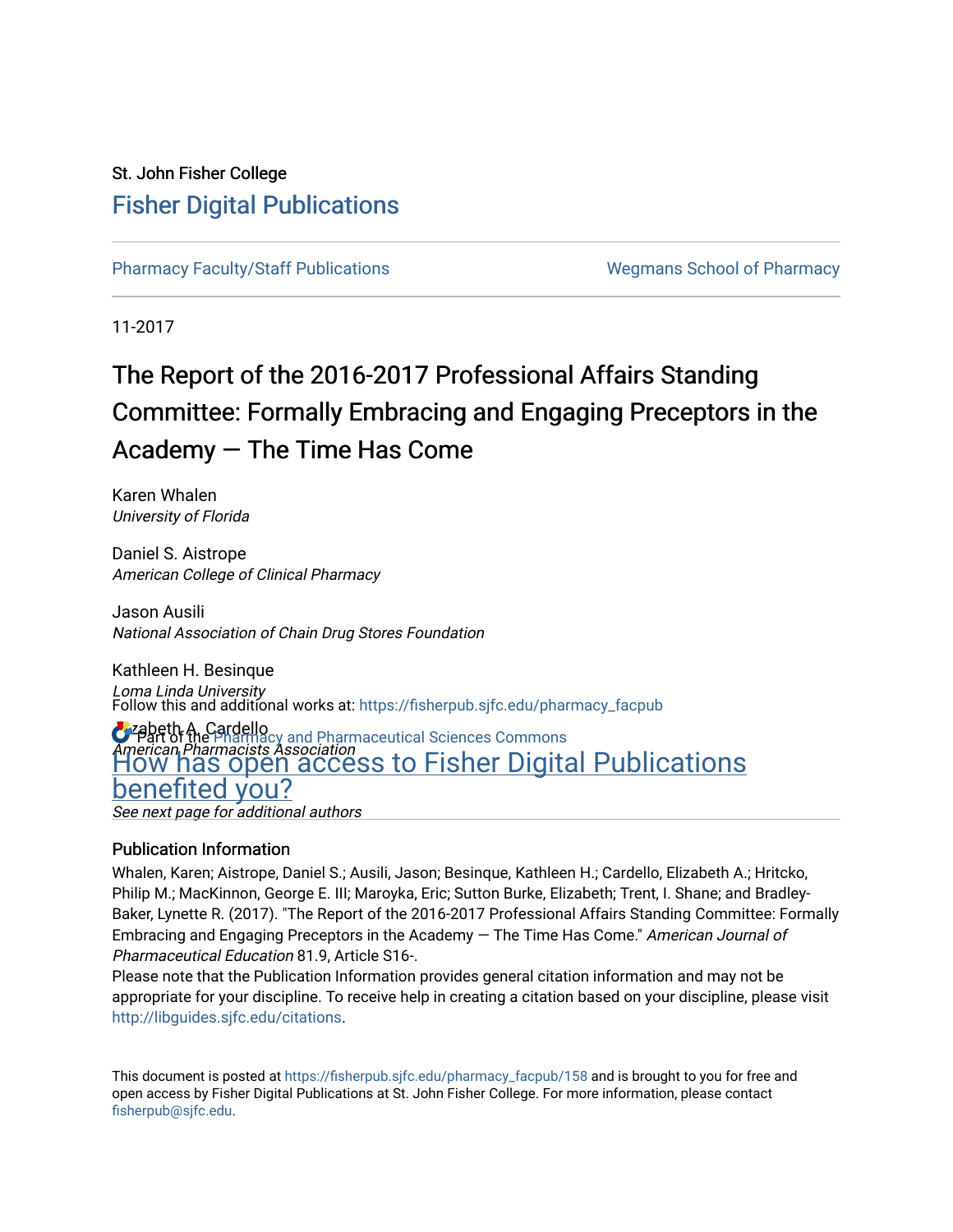### The Report of the 2016-2017 Professional Affairs Standing Committee: Formally Embracing and Engaging Preceptors in the Academy — The Time Has Come

### **Abstract** EXECUTIVE SUMMARY

The 2016-2017 AACP Professional Affairs Committee (PAC) was charged to examine strategies to include adjunct/affiliate preceptors as AACP members and to determine the value proposition of AACP membership for this group of educators. The PAC defined adjunct/affiliate preceptors as preceptors who are neither full-time employees nor have a primary employment commitment (≥50% of the preceptor's work salary) at a school/college of pharmacy. Specific charges to the PAC included: recommend an approach to increase the number of adjunct/affiliate preceptors as AACP members, examine AACP membership from an adjunct/affiliate preceptor value perspective, and prepare a concise summary of available literature describing value-added contributions of student pharmacists and pharmacy preceptors to pharmacy practice models, interprofessional education (IPE) and interprofessional practice (IPP). The summary of the plan developed by the PAC to address the charges is presented in the following report, which includes three sections: the value proposition of AACP membership for adjunct/affiliate preceptors, expansion of the presence of adjunct/affiliate preceptors in AACP, and the value of student pharmacists in experiential education settings. The value proposition of AACP membership for adjunct/ affiliate preceptors section describes results of surveys and focus groups conducted by the PAC. The PAC surveyed experiential education directors at schools/colleges of pharmacy, adjunct/affiliate preceptors (from a request via the experiential education directors), and new pharmacy practice faculty members in order to determine current resources available for adjunct/affiliate preceptor development, as well as explore potential resources AACP could provide for adjunct/affiliate preceptor development. Focus groups were held with adjunct/affiliate preceptors and experiential education faculty/staff to explore some of the results and concepts generated from the surveys. The PAC developed three recommendations for AACP as a result of the surveys and focus groups. The report also describes various factors that should be considered by AACP in developing a membership category for adjunct/ affiliate preceptors, including potential membership models, establishment of an advisory board, and collaboration with other stakeholder groups. The final section of the report provides an executive summary and detailed table, which summarizes available literature on the value of student pharmacists in experiential education. The brief literature review reinforces that there are many different practice settings where student pharmacists add value to patient care and the practice site. This information is significant for experiential education faculty/staff, as well as adjunct/affiliate preceptors, and serves as an example of best practices which document the value experiential education provides to patient care and practice sites. The final section of the report provides a policy statement that was adopted by the 2017 AACP House of Delegates and one suggestion to schools/colleges of pharmacy. The report concludes with a call to action regarding the formal involvement of adjunct/affiliate preceptors by AACP and the academy.

### **Disciplines**

Pharmacy and Pharmaceutical Sciences

### **Comments**

This report was published in the American Journal of Pharmaceutical Education and can also be viewed on the publisher's webpage: <https://doi.org/10.5688/ajpeS16>

### Authors

Karen Whalen, Daniel S. Aistrope, Jason Ausili, Kathleen H. Besinque, Elizabeth A. Cardello, Philip M. Hritcko, George E. MacKinnon III, Eric Maroyka, Elizabeth Sutton Burke, I. Shane Trent, and Lynette R.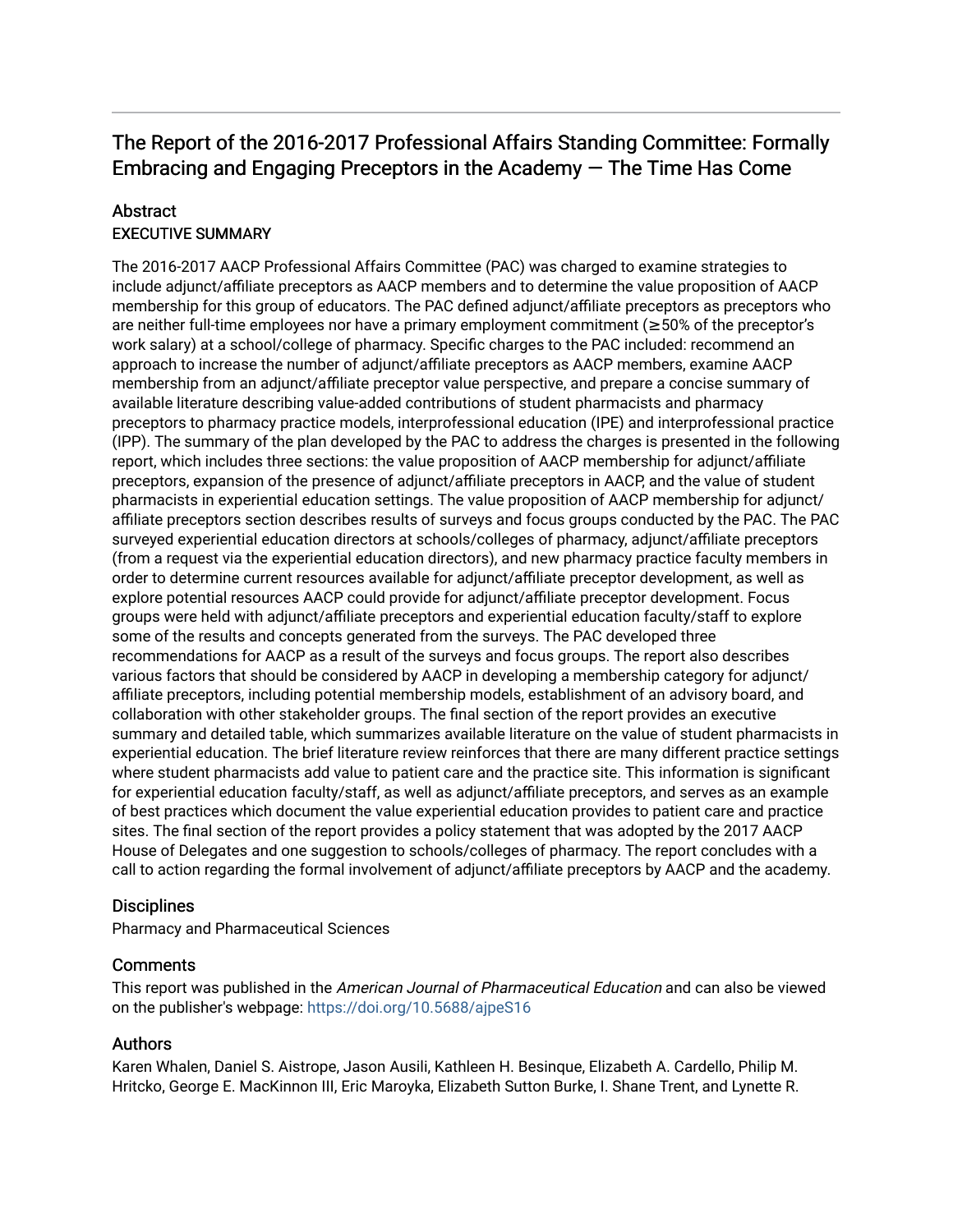Bradley-Baker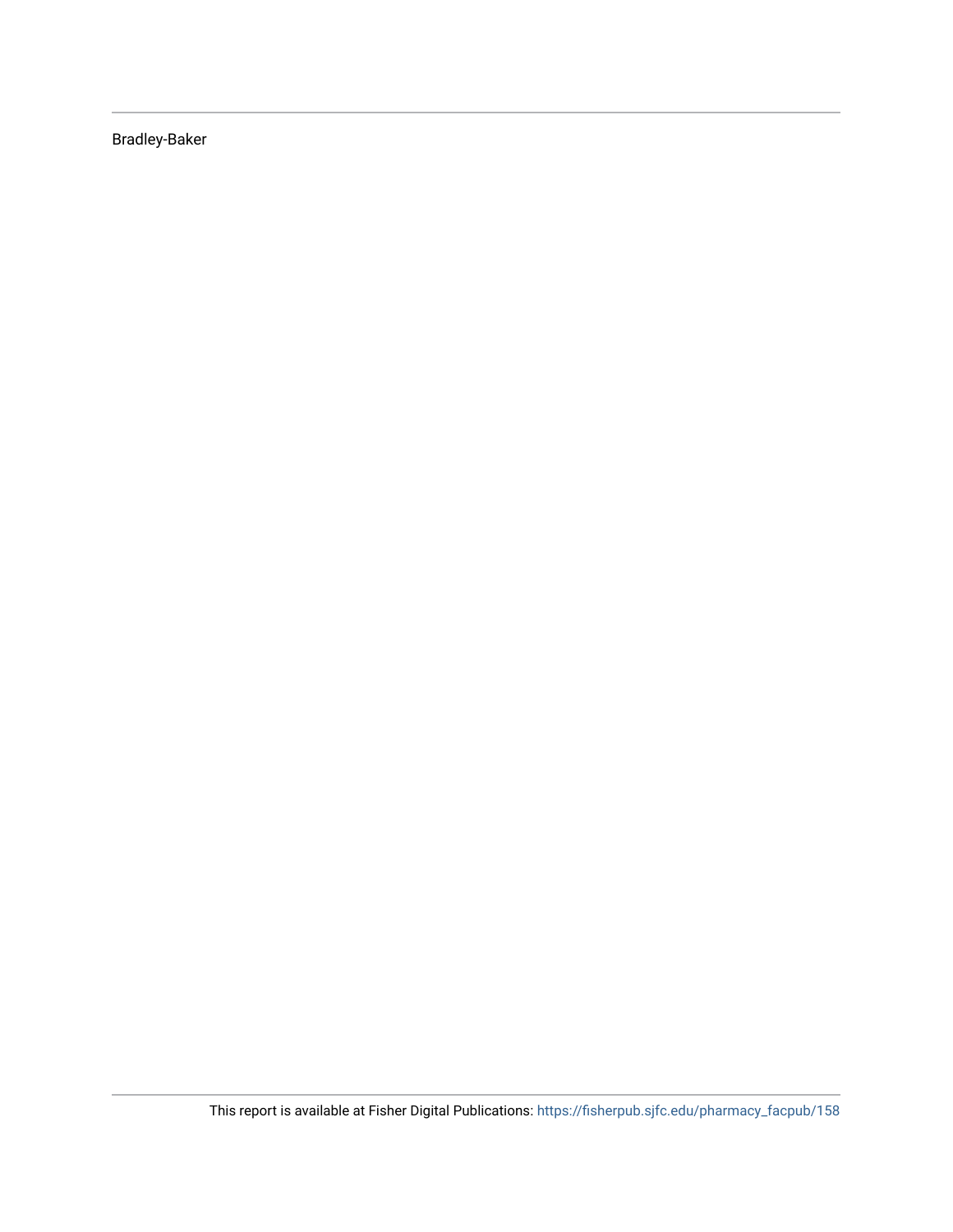### AACP REPORT

### The Report of the 2016-2017 Professional Affairs Standing Committee: Formally Embracing and Engaging Preceptors in the Academy — The Time Has Come

Karen Whalen, Chair,<sup>a</sup> Daniel S. Aistrope,<sup>b</sup> Jason Ausili,<sup>c</sup> Kathleen H. Besinque,<sup>d</sup> Elizabeth A. Cardello,<sup>e</sup> Philip M. Hritcko,<sup>f</sup> George E. MacKinnon, III,<sup>g</sup> Eric Maroyka,<sup>h</sup> Elizabeth Sutton Burke,<sup>i</sup> I. Shane Trent,<sup>j</sup> Lynette R. Bradley-Baker $k$ 

- <sup>a</sup> University of Florida College of Pharmacy, Gainesville, FL
- <sup>b</sup> American College of Clinical Pharmacy, Lenexa, KS

<sup>c</sup> National Association of Chain Drug Stores Foundation, Arlington, VA

- <sup>d</sup> Loma Linda University School of Pharmacy, Loma Linda, CA
- <sup>e</sup> American Pharmacists Association, Washington, DC
- <sup>f</sup> University of Connecticut School of Pharmacy, Storrs, CT
- <sup>g</sup> Medical College of Wisconsin School of Pharmacy, Milwaukee, WI
- <sup>h</sup> American Society of Health-System Pharmacists, Bethesda, MD
- <sup>i</sup> St. John Fisher College Wegmans School of Pharmacy, Rochester, NY
- <sup>j</sup> South College School of Pharmacy, Knoxville, TN
- <sup>k</sup> American Association of Colleges of Pharmacy, Alexandria, VA

EXECUTIVE SUMMARY. The 2016-2017 AACP Professional Affairs Committee (PAC) was charged to examine strategies to include adjunct/affiliate preceptors as AACP members and to determine the value proposition of AACP membership for this group of educators. The PAC defined adjunct/affiliate preceptors as preceptors who are neither full-time employees nor have a primary employment commitment  $(\geq 50\%$  of the preceptor's work salary) at a school/college of pharmacy. Specific charges to the PAC included: recommend an approach to increase the number of adjunct/ affiliate preceptors as AACP members, examine AACP membership from an adjunct/affiliate preceptor value perspective, and prepare a concise summary of available literature describing value-added contributions of student pharmacists and pharmacy preceptors to pharmacy practice models, interprofessional education (IPE) and interprofessional practice (IPP). The summary of the plan developed by the PAC to address the charges is presented in the following report, which includes three sections: the value proposition of AACP membership for adjunct/affiliate preceptors, expansion of the presence of adjunct/affiliate preceptors in AACP, and the value of student pharmacists in experiential education settings. The value proposition of AACP membership for adjunct/affiliate preceptors section describes results of surveys and focus groups conducted by the PAC. The PAC surveyed experiential education directors at schools/colleges of pharmacy, adjunct/affiliate preceptors (from a request via the experiential education directors), and new pharmacy practice faculty members in order to determine current resources available for adjunct/affiliate preceptor development, as well as explore potential resources AACP could provide for adjunct/affiliate preceptor development. Focus groups were held with adjunct/ affiliate preceptors and experiential education faculty/staff to explore some of the results and concepts generated from the surveys. The PAC developed three recommendations for AACP as a result of the surveys and focus groups. The report also describes various factors that should be considered by AACP in developing a membership category for adjunct/affiliate preceptors, including potential membership models, establishment of an advisory board, and collaboration with other stakeholder groups. The final section of the report provides an executive summary and detailed table, which summarizes available literature on the value of student pharmacists in experiential education. The brief literature review reinforces that there are many different practice settings where student pharmacists add value to patient care and the practice site. This information is significant for experiential education faculty/staff, as well as adjunct/affiliate preceptors, and serves as an example of best practices which document the value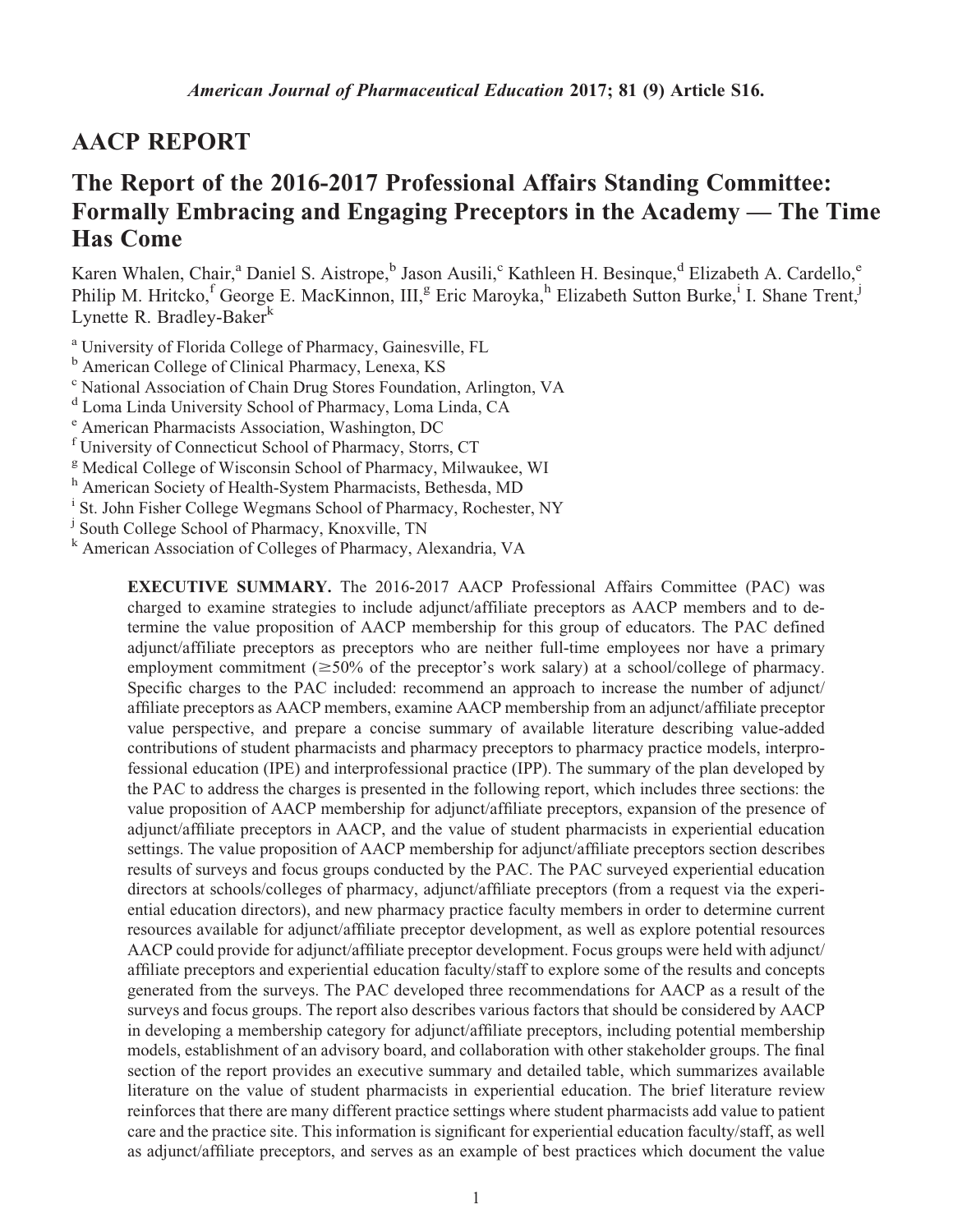experiential education provides to patient care and practice sites. The final section of the report provides a policy statement that was adopted by the 2017 AACP House of Delegates and one suggestion to schools/colleges of pharmacy. The report concludes with a call to action regarding the formal involvement of adjunct/affiliate preceptors by AACP and the academy.

Keywords: Experiential Education, Preceptor Development, Preceptor

### INTRODUCTION AND COMMITTEE **CHARGES**

According to the Bylaws of the American Association of Colleges of Pharmacy (AACP), the Professional Affairs Committee (PAC) is to study issues associated with the professional practice as they relate to pharmaceutical education, and to establish and improve working relationships with all other organizations in the field of health affairs. The PAC is also encouraged to address related agenda items relevant to its Bylaws charge and to identify issues for consideration by subsequent committees, task forces, commissions, or other groups.

President Joseph DiPiro centered the charges for the 2016-2017 AACP standing committees on strategic priorities of the AACP Strategic Plan 2016-2019, adopted by the AACP House of Delegates at the 2016 AACP Annual Meeting. Volunteer (adjunct/affiliate) preceptors contribute to several strategic priorities of the Strategic Plan  $2016-2019$ <sup>1</sup> For many years, AACP has questioned whether adjunct/affiliate preceptors have needs that AACP can serve directly or through the schools/colleges of pharmacy. The issue of how to incorporate adjunct/ affiliate preceptors as AACP members and the value proposition of AACP membership for this group of educators needs to be examined. The 2016-2017 PAC is charged to:

- (1) Recommend to the AACP Board of Directors an approach to increase the number of adjunct/affiliate preceptors as AACP members. Dual-organization membership arrangements should be considered;
- (2) Examine AACP membership from an adjunct/ affiliate preceptor value perspective. Using surveys, focus groups or other methods, determine preceptor needs that can be addressed by AACP; and
- (3) Prepare a concise summary of available literature and resources that describe value-added contributions of student pharmacists and pharmacy preceptors to pharmacy practice models and Interprofessional Education (IPE) and Interprofessional Practice (IPP).

Members of the 2016-2017 PAC include faculty from various schools/colleges of pharmacy and multiple disciplines, as well as professional staff representation from the American College of Clinical Pharmacy (ACCP), the American Pharmacists Association (APhA),

the American Society of Health-System Pharmacists (ASHP) and the National Association of Chain Drug Stores (NACDS) Foundation. Prior to the in-person meeting of the committee, pertinent background information and resource materials were distributed. During an introductory conference call, the committee developed strategies to address the charges and outlined initial committee assignments. The committee met for a day and a half, with the other 2016-2017 AACP standing committees, on October 18-19, 2016 in Alexandria, Virginia to discuss various facets related to the charges, as well as to finalize the process and strategies for addressing the charges. Following the process development and delegation of assignments related to the committee charges, the PAC utilized various communication modalities, including Basecamp, conference calls, and email to complete the remaining work.

#### BACKGROUND

In developing the strategy to address the 2016-2017 charges, the PAC considered numerous factors that contribute to the training and continuing professional development for adjunct/affiliate preceptors. The committee also deliberated over the strengths, weaknesses, opportunities and threats to AACP in the creation of an adjunct/ affiliate preceptor membership category. The Accreditation Council for Pharmacy Education (ACPE) release of Standards 2016 influences all aspects of pharmacy education, including preceptors and experiential education.<sup>2</sup> The committee reviewed previous PAC reports pertaining to preceptor training and recognition,  $3,4$  the role of experiential education in practice, $\frac{5}{3}$  and the collaboration of academic pharmacy and pharmacy practice.<sup>6</sup> In addition, a review of current AACP policy revealed several policies which pertain to the 2016-2017 PAC charges:

- AACP supports the creation of a national vision emphasizing the value of pharmacy education and colleges and schools of pharmacy to various stakeholders, including patients and communities. (Source: Professional Affairs Committee, 2015);
- AACP encourages the development of strategic partnerships to accelerate access to value-based experiential education, especially within emerging health care settings. (Source: Professional Affairs Committee, 2015); and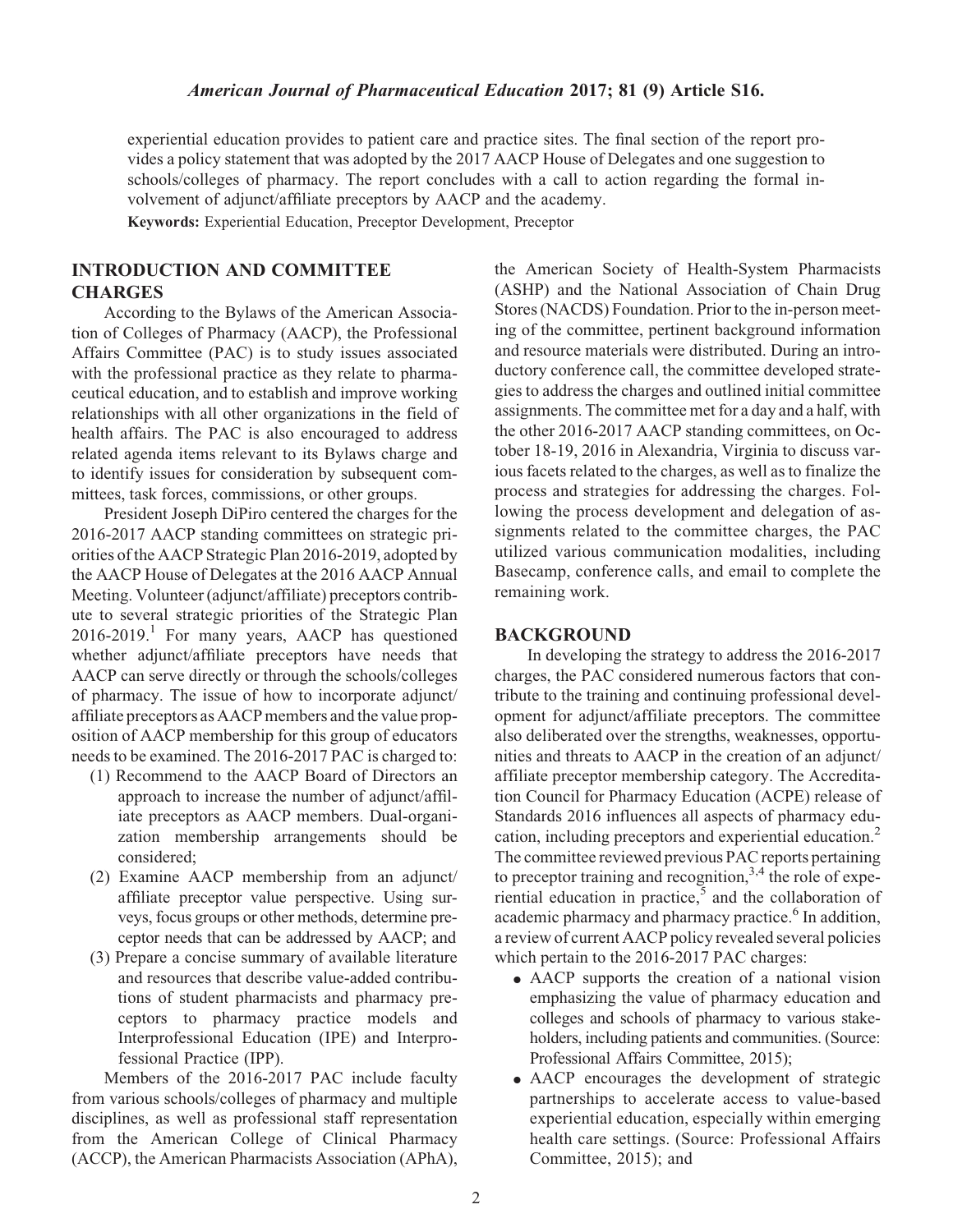• AACP affirms that preceptor development is essential to enhance the quality of experiential education and believes that preceptors should possess competencies that include, but are not limited to, leadership/ management skills, embodiment of the development of a practice philosophy focused on improving patient outcomes, role modeling as a practitioner, commitment to excellence in scholarly teaching, effective communication skills, and encouragement of self-directed learning (Source: Professional Affairs Committee, 2012).

The result is the following report, which explores the value proposition of AACP membership for adjunct/ affiliate preceptors and the value of student pharmacists in experiential education on patient care sites and communities. The PAC identified the following areas related to their charge, which serve as the framework of the report, as well as the generation of a policy statement, recommendations to AACP and suggestion to schools/colleges of pharmacy:

- The Value Proposition of AACP Membership for Adjunct/Affiliate Preceptors;
- <sup>d</sup> Increasing the Presence of Adjunct/Affiliate Preceptors in AACP; and
- The Value of Student Pharmacists in Experiential Education.

#### The Value Proposition of AACP Membership for Adjunct/Affiliate Preceptors

The PAC defines adjunct/affiliate preceptors as preceptors who are neither full-time employees nor have a primary employment commitment  $(\geq 50\%$  of the preceptor's work salary) at a school/college of pharmacy. Adjunct/affiliate preceptors contribute significantly to experiential education, which is a major component of schools/colleges of pharmacy curricula and an integral part of the pharmacy profession. The experiential component of education has evolved to comprise almost 30% of the pharmacy education requirements as mandated by the current Introductory Pharmacy Practice Experience (IPPE) and Advanced Pharmacy Practice Experience (APPE) requirements in Standards  $2016<sup>2</sup>$ 

The PAC discussed various methods to gather information to develop a value proposition for AACP membership for adjunct/affiliate preceptors. The PAC thought it was important to collect the perspective of adjunct/affiliate preceptors regarding their needs and thoughts about AACP membership. The PAC identified major stakeholder groups in the development of an AACP adjunct/ affiliate preceptor membership category as preceptors recognized by the AACP Master Preceptor Recognition Program, $\frac{7}{7}$  adjunct/affiliate preceptors, experiential

education directors, and new pharmacy practice faculty members (defined as being a full-time faculty member for three years or less). To gather information from these stakeholders, the PAC developed surveys for experiential education directors, adjunct/affiliate preceptors (including AACP Master Preceptors) and new pharmacy practice faculty members.

The survey questions for experiential education directors included the following:

- Demographic information (name, school/college of pharmacy, contact information);
- <sup>d</sup> Identification of strategies and benefits that the school/college of pharmacy provides to adjunct/affiliate preceptors;
- Attitude of the experiential education department regarding the potential creation of an AACP membership category for adjunct/affiliate preceptors;
- Suggestions for support and/or services that AACP can provide to adjunct/affiliate preceptors;
- Suggestions for support and/or services that AACP can provide to schools/colleges of pharmacy to support preceptor development.

The adjunct/affiliate preceptors and new pharmacy practice faculty members completed the same survey questions, which included the following:

- Demographic information (preceptor or faculty member, school/college of pharmacy affiliation(s), primary practice setting, years since pharmacist licensure, years of serving as a preceptor, AACP membership status, source of AACP membership payment [if applicable], contact information [optional]);
- Examples of resources/benefits used for preceptor development and/or to support their role as a preceptor;
- Suggestions for resources/benefits that AACP could provide for preceptor's continuing professional development;
- Attitude (and rationale) toward the potential creation of an AACP membership category for adjunct/ affiliate preceptors;
- <sup>d</sup> Examples of additional resources and/or experiences that would enhance their role as a preceptor/ educator for student pharmacists; and
- For adjunct/affiliate preceptor respondents only: After a free-trial AACP membership, the amount they would be willing to pay for an AACP preceptor membership.

The PAC designed a webpage for all the stakeholder groups, which contained the background and rationale for the surveys. Email information for the experiential education directors, AACP Master Preceptors and new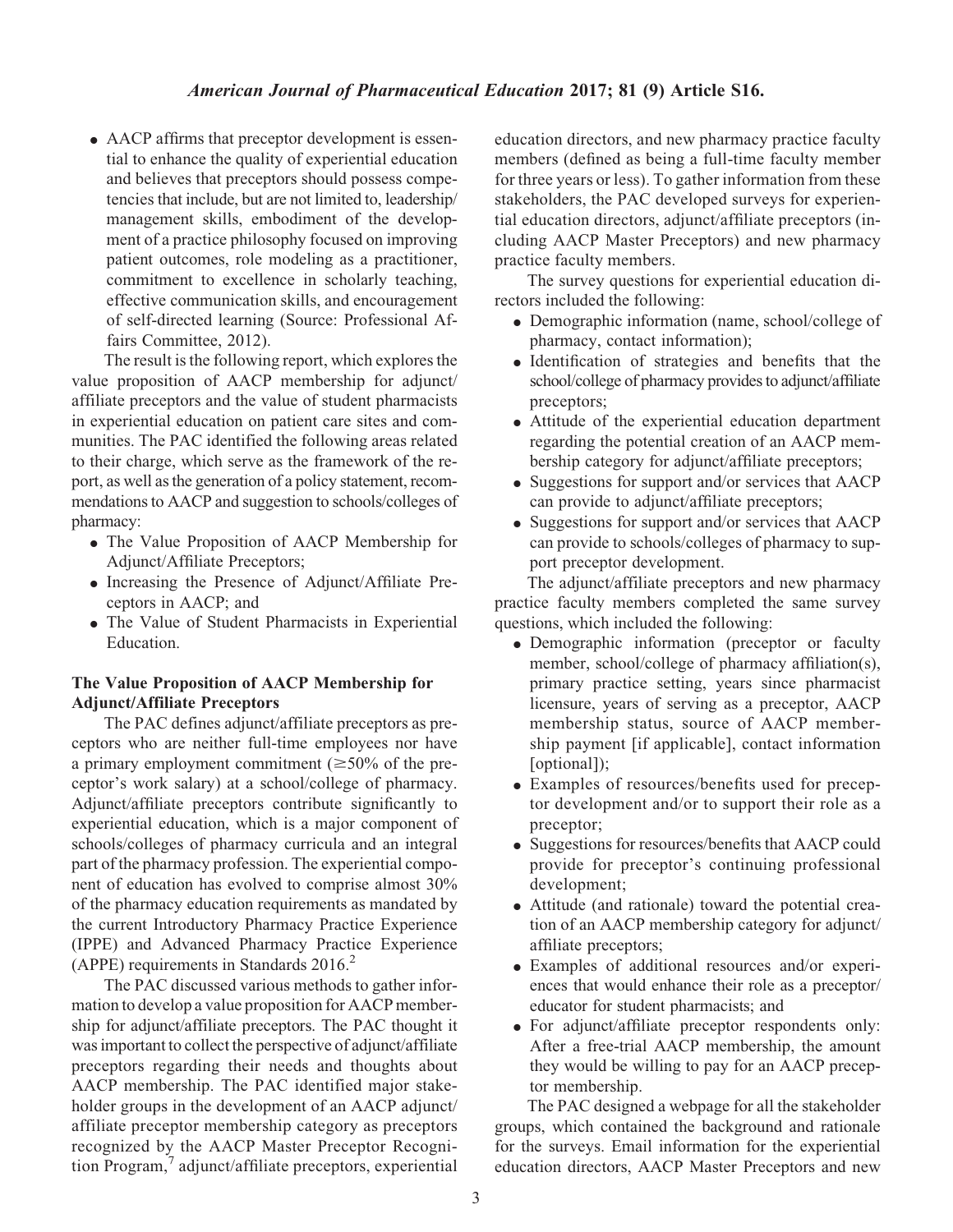pharmacy practice faculty members was obtained from AACP membership records. Since there is no central database/repository of adjunct/affiliate preceptors, the PAC requested the experiential education directors forward the adjunct/affiliate preceptor survey invitation and survey link to 5-10 of their adjunct/affiliate preceptors for completion.

The webpage and link for the survey invitation were sent directly to the experiential education directors, the AACP Master Preceptors and new pharmacy practice faculty members on October 31, 2016, and the survey closed on December 2, 2016, with three reminder emails sent during this timeframe. A subsequent email and reminders emails were sent to the experiential education directors asking them to forward the invitation and survey link to 5-10 of their adjunct/affiliate preceptors. All surveys and reminder emails are available from AACP.

#### Experiential Education Director Survey Results

Seventy-five of the 140 experiential education directors at AACP institutional member schools/colleges of pharmacy completed the survey, for a response rate of 53%. The experiential education directors reported provision of the following strategies and benefits to adjunct/ affiliate preceptors from schools/colleges of pharmacy: access to library services (91%), free/discounted live continuing education programming (88%), faculty appointment (77%), access to online services/products/programs (74%), free/discounted online or print programming (69%), support such as on-site faculty or co-funded faculty position(s) (69%), support for student/residency programs, such as a teaching certificate (65%) and stipend to the adjunct/affiliate preceptor practice site (51%).

When asked about support, services and benefits AACP can provide directly to adjunct/affiliate preceptors for their development and those AACP can supply through schools/colleges of pharmacy to support preceptor development, the responses reported by experiential education directors were very similar (Table 1). A standardized preceptor development program could include techniques to maximize efficiencies in the student pharmacist onboarding process, resources for standardizing the structure of student rotations (eg, syllabi templates, rotation objectives, activities, rotation scheduling, grading rubrics), and information on ACPE Standards. Preceptor training/development resources or toolkits were another popular resource cited by experiential education directors. Suggested content for these resources or toolkits included effective teaching and learning strategies in experiential education, providing feedback to learners, assessment of learners, mentoring student pharmacists, understanding millennials, and case-based training. Additional suggestions for preceptor training and development included creating student research projects at a rotation site, successful practices/ideas to assist in establishing/ advancing IPPEs and APPEs and integrating students into practice, and information about implementation of the Pharmacist Patient Care Process<sup>8</sup> and Interprofessional Education<sup>9</sup> in practice. Respondents suggested that these resources should be provided via multiple avenues (eg, print, online modules, podcasts, newsletters, and webinars [real-time and on-demand]) and should be specific for site (practice setting) and years of preceptor experience (where applicable). Respondents also stated that continuing education (ACPE) credits should be provided for these resources and that any training completed by the preceptor should be documented and tracked (and made accessible to schools/colleges of pharmacy).

#### Adjunct/Affiliate (and AACP Master Preceptor) and New Pharmacy Faculty Members Survey Results

Three hundred and forty-four adjunct/affiliate preceptors responded to the PAC survey, including 13 of 22 recognized as AACP Master Preceptors. Experiential education directors forwarded the survey link to an estimated 1,050 adjunct/affiliate preceptors. Therefore, the

Table 1. Benefits and Services AACP Can Provide to Adjunct/Affiliate Pharmacy Preceptors as Reported by Experiential Education Directors

| <b>Benefits/Services that AACP Can Provide to Adjunct/Affiliate Pharmacy Preceptors</b>                 |  |
|---------------------------------------------------------------------------------------------------------|--|
| A Standardized Preceptor Development Program                                                            |  |
| Preceptor Training/Development Resources (Toolkit)                                                      |  |
| Preceptor Teaching Certificate                                                                          |  |
| Preceptor-Specific Conference (similar to the one currently offered by ASHP)                            |  |
| Preceptor-Specific Programming at the AACP Annual Meeting                                               |  |
| Preceptor Development Column/Information in the American Journal of Pharmaceutical Education            |  |
| Social Interface/Mechanism for Preceptors to Network and Share Their Work, Best Practices, and Research |  |
| Library Resources                                                                                       |  |
| Establishment of a Preceptor Special Interest Group (SIG)                                               |  |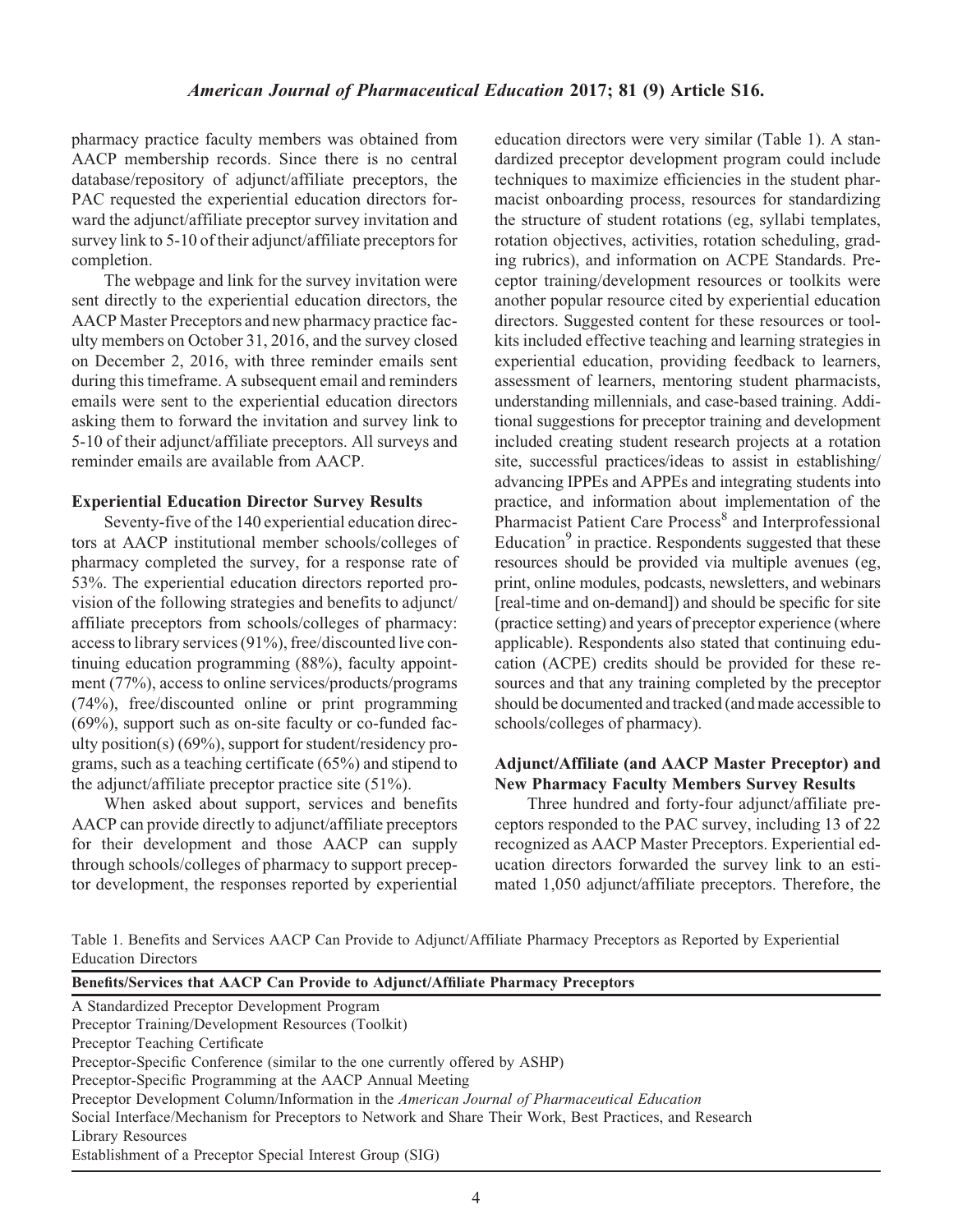approximate response rate of adjunct/affiliate preceptors was 32%. The preceptor respondents were affiliated with 132 schools/colleges of pharmacy. The majority (56%) were well-experienced, having been a licensed pharmacist for 15 or more years, followed by 6-10 years (18%), 11-15 years (14%), 1-5 years (12%) and less than 1 year (0.3%). Thirty-five percent of respondents had 15 or more years of experience as a preceptor (35%), followed by 1-5 years (25%), 6-10 years (21%), 11-15 years (19%), and lessthan 1 year (1%). The preceptors represented a diverse array of practice settings, with the majority primarily working in non-government hospital/health system (inpatient) (38%), large chain community retail (13%), and independent community retail pharmacy (9%). Fifteen of the adjunct/affiliate preceptor respondents (4.4%) reported current AACP membership, with membership dues paid by the respondent (53%), paid by the employer (12%), or generated through free membership as part of the Master Preceptor award (35%).

Surveys were distributed to 578 new pharmacy practice faculty members (identified from the AACP database as assuming a faculty role between July 2013 and September 2016). Eighty-three new faculty members representing 50 schools/colleges of pharmacy responded to the PAC survey (14% response rate). The most common primary practice settings were ambulatory care (30%), nongovernment hospital/health system (inpatient) (26%), and academic institutions (28%). The majority of respondents reported being a licensed pharmacist for 1-5 years (48%) and serving as a pharmacy preceptor for 1-5 years (57%). Eighty-eight percent of the respondents reported current AACP membership, with the membership dues paid by the institution  $(46%)$ , the respondent  $(29%)$ , first-time faculty free membership (19%), or a shared expense between the respondent and the institution (6%).

Both adjunct/affiliate respondents and new faculty respondents reported utilizing similar resources for preceptor development. The most common preceptor development resources noted by adjunct/affiliate preceptors included education/training from employer/institution/ school or college of pharmacy (66%), the *Pharmacist's* Letter (65%), and attending national (44%) and local/ state/regional (57%) pharmacy association meetings. New faculty respondents reported education/training from employer/institution/school or college of pharmacy (76%), post-graduate training (65%), attending national (61%) and local/state/regional (57%) pharmacy association meetings, and teaching certificate programs (55%) as frequent sources of preceptor development.

Adjunct/affiliate preceptors and new faculty respondents agreed on several additional resources or experiences that could enhance their role as a preceptor. These included continuous preceptor development training, access to resources/drug information, access to teachingspecific resources, and certificate training programs. In addition, respondents also noted many of the above items as potential resources and benefits AACP could provide to enhance preceptor skills (Table 2). The adjunct/affiliate preceptor respondents cited access to online services/ products/programs, discount or free continuing education programming and certificate training programs more than other resources. Responses of new faculty respondents were similar; however, professional networking opportunities with peers was also selected as a top resource/benefit that AACP can provide. Perhaps this is because most new faculty respondents were AACP members. Interestingly, 32% of the adjunct/affiliate preceptor respondents cited education/training on the role of the preceptor in interprofessional education as a resource/benefit that AACP could provide to preceptor members. This, along

| <b>Benefit/Service</b>                                                                     | <b>Adjunct/Affiliate Preceptor</b><br>$N=341$ responses $(\% )$ | <b>New Pharmacy Practice</b><br>Faculty $N=82$ responses $(\% )$ |
|--------------------------------------------------------------------------------------------|-----------------------------------------------------------------|------------------------------------------------------------------|
|                                                                                            |                                                                 |                                                                  |
| Access to online services, products, programs                                              | 65.4                                                            | 54.9                                                             |
| Online drug information services (eg, LexiComp, Micromedex)                                | 45.2                                                            | 31.7                                                             |
| Certificate training program (eg, Antimicrobial<br>stewardship, point-of-care testing)     | 48.1                                                            | 32.9                                                             |
| Discount/free continuing education programming (live)                                      | 51.9                                                            | 51.2                                                             |
| Discount/free continuing education programming (online/print)                              | 60.7                                                            | 58.4                                                             |
| Preceptor listserv, blog or other online networking avenue                                 | 29.0                                                            | 19.5                                                             |
| Preceptor mentor program                                                                   | 22.3                                                            | 37.8                                                             |
| Professional networking opportunities with peers                                           | 29.0                                                            | 58.5                                                             |
| Providing education/training on the preceptor role<br>in interprofessional education (IPE) | 32.0                                                            | $\theta$                                                         |

Table 2. Benefits and Services AACP Can Provide to Adjunct/Affiliate Pharmacy Preceptors as Reported by Adjunct/Affiliate Pharmacy Preceptors and New Pharmacy Practice Faculty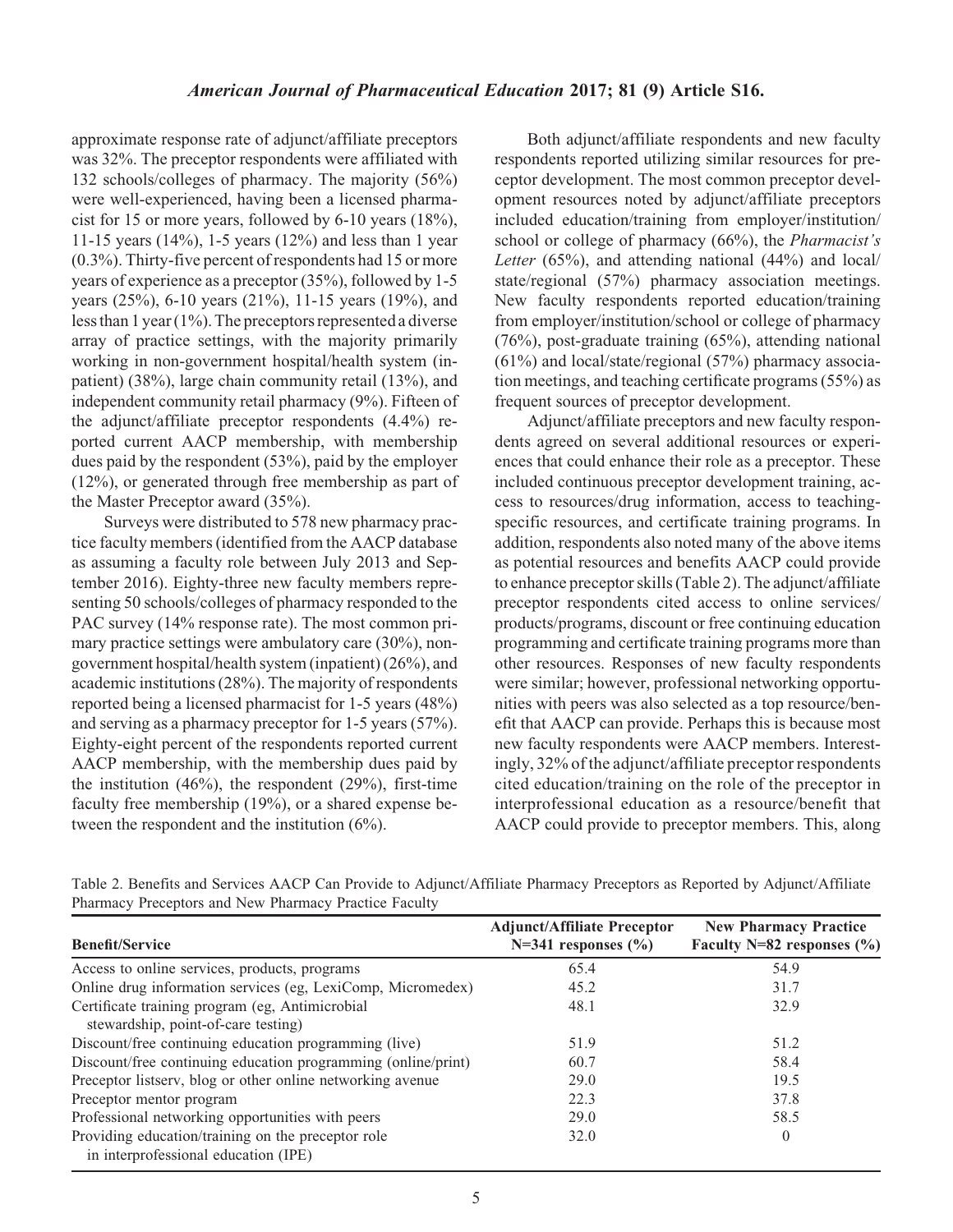with provision of education/training on the role of the preceptor with the Pharmacist Patient Care Process<sup>8</sup> and Entrustable Professional Activities (EPAs) for New Pharmacist Graduates $10$  may also be very beneficial for adjunct/affiliate preceptor members.

Table 3 provides a summary of attitudes regarding the creation of an AACP membership category for adjunct/ affiliate preceptors. While the majority of each survey group reported either strongly agree or agree with the membership concept, there were questions/inquiries from the respondents regarding the membership package (eg, benefits, services) and cost of membership.

Adjunct/affiliate preceptors provided information on the amount they would be willing to pay for an AACP membership following a free trial membership (Table 4). The most common response was \$51-\$100 (28%), followed by 25% of respondents who reported unwillingness to pay for AACP membership. The "depends" group did not provide a definitive amount they would be willing to pay for membership. Many respondents made comments about the cost burden of dues for multiple memberships, which may explain responses in the zero to lower dollar amounts. This indicates that AACP must clearly define the value proposition for adjunct/affiliate preceptor membership to justify and explain any proposed membership rate.

#### Preceptor and Experiential Education Faculty/Staff Focus Groups

The PAC decided that focus groups with stakeholders would be valuable in exploring some of the key findings from the aforementioned surveys. The PAC elected to hold three focus groups, two with adjunct/affiliate preceptors and one with experiential education faculty/ staff, during the APhA Annual Meeting in San Francisco, California in March 2017. Invitations to the adjunct/affiliate preceptor focus groups were sent electronically to the APhA Preceptor Special Interest Group (SIG) online network (permission to post the invitation was obtained from APhA), and an invitation for the experiential education

faculty/staff focus group was sent to the AACP Experiential Education Section listserv. The discussion guides used for the focus groups are available from AACP.

Two focus groups with adjunct/affiliate preceptors had a total of eight participants (7 females and 1 male). The participants represented various practice settings, including academia, ambulatory care, community, and long-term care, with the majority of participants having a doctor of pharmacy degree  $(n=6)$  and residency training  $(n=5)$ . The majority of participants had been a licensed pharmacist for more than 15 years  $(n=5)$ . Five participants served as preceptors for APPEs only, while three were preceptors for both IPPEs and APPEs. The participants had a broad range of years of experience (preceptor for 1-3 years  $[n=3]$ , preceptor for 7-10 years  $[n=1]$ , and preceptor for more than ten years  $[n=4]$ ). The participants offered several elements that would assist them in developing their skills as preceptor. These included learning from and exchanging information with other preceptors, having examples of practices of successful preceptors, and having the ability to generate new models of practice based upon experience of others. When provided a list of potential benefits for adjunct/affiliate preceptor membership in AACP, the focus group participants indicated the following as amongst the most important for their preceptor development:

- Preceptor training and development toolkit  $(n=1)$ ;
- Stipend (funding) for preceptors to travel to conferences/meetings  $(n=1)$ ;
- Preceptor teaching certificate  $(n=2)$ ;
- <sup>d</sup> Standardized preceptor development program  $(n=3)$ ;
- Conference or regional meetings for preceptors  $(n=3)$ ; and
- Digital platform for preceptors to network and share their work, research and best practices  $(n=8)$ . When asked if they would consider becoming a mem-

ber of AACP as an adjunct/affiliate preceptor, all of the participants indicated they would consider membership. They cited interest in membership for a variety of reasons,

Table 3. Attitudes Regarding Creation of an AACP Membership Category for Adjunct/Affiliate Pharmacy Preceptors

|                          |                                                                    | <b>Survey Respondent Category</b>                               |                                                                  |
|--------------------------|--------------------------------------------------------------------|-----------------------------------------------------------------|------------------------------------------------------------------|
|                          | <b>Experiential Education Director</b><br>$N=75$ responses $(\% )$ | <b>Adjunct/Affiliate Preceptor</b><br>$N=341$ responses $(\% )$ | <b>New Pharmacy Practice Faculty</b><br>$N=83$ responses $(\% )$ |
| <b>Strongly Agree</b>    | 21.6                                                               | 30.5                                                            | 26.8                                                             |
| Agree                    | 31.1                                                               | 35.8                                                            | 40.2                                                             |
| Neutral                  | 21.6                                                               | 25.5                                                            | 20.7                                                             |
| Disagree                 | 9.5                                                                | 1.2                                                             | 2.4                                                              |
| <b>Strongly Disagree</b> | 4.1                                                                | 0.6                                                             | $\Omega$                                                         |
| Uncertain                | 12.2                                                               | 6.5                                                             | 9.8                                                              |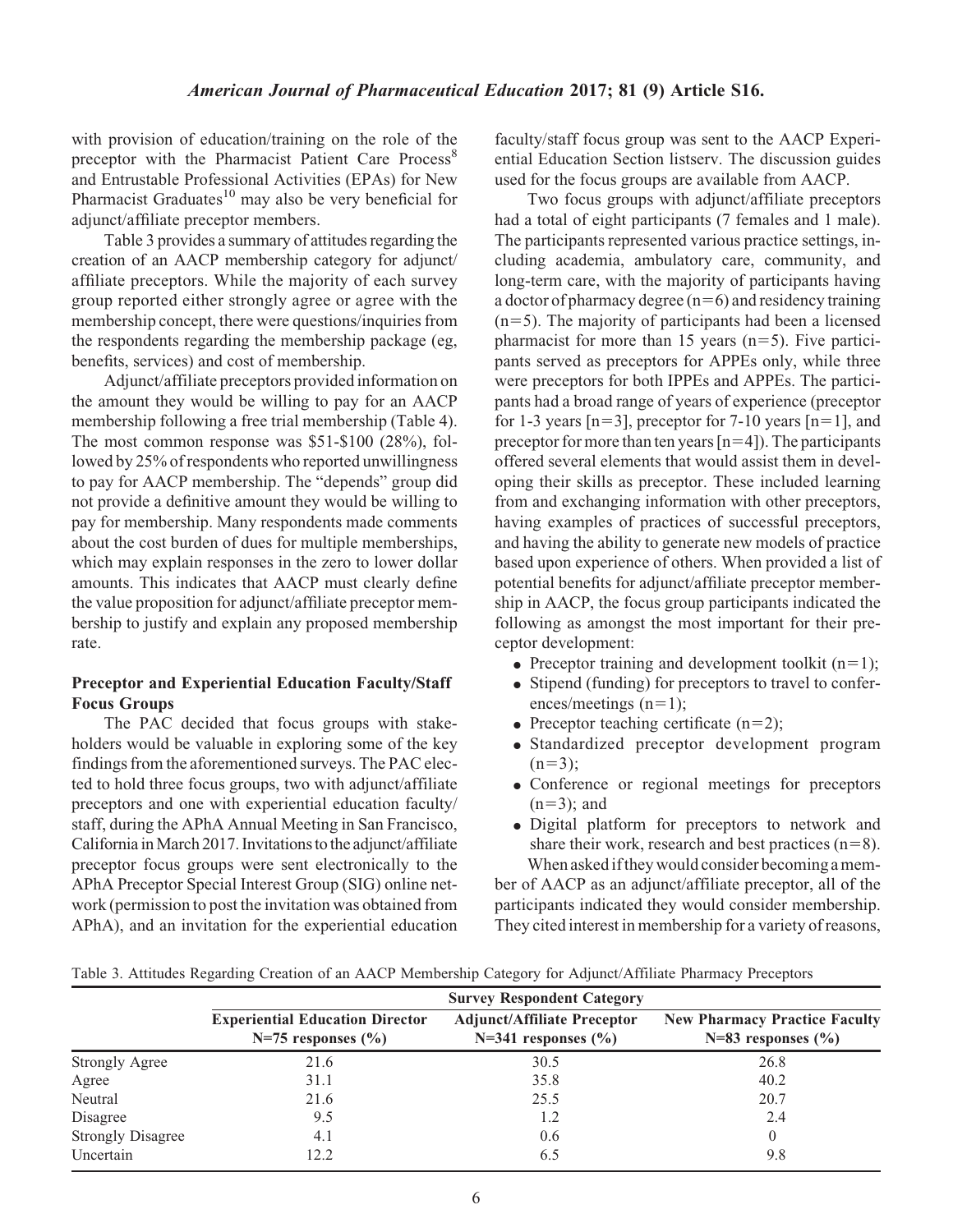Table 4. Willingness of Adjunct/Affiliate Pharmacy Preceptors to Pay for Annual AACP Membership

| <b>Annual Membership Fee</b> | <b>Total N</b> | Percent |
|------------------------------|----------------|---------|
| Zero                         | 83             | 24.9    |
| \$1.00 to \$50.00            | 60             | 18.0    |
| \$51.00 to \$100.00          | 95             | 28.4    |
| $>$ \$100.00                 | 44             | 13.2    |
| Depends                      | 52             | 15.6    |
| Total                        | 334            |         |

including ability to provide AACP with contemporary pharmacy practice information, ability to voice preceptor and educational concerns to the academy, opportunities to network with other preceptors, and enhanced exposure to curricula and learning outcomes for student pharmacists. Focus group participants indicated that a yearly membership fee of \$100-\$150 was reasonable and recommended provision of a complimentary membership for a minimum of one year so preceptors could see firsthand the benefits of AACP membership. They also advised that many adjunct/affiliate preceptors may be interested in AACP membership, but may be hesitant due to the cost of other association memberships and fees (eg, pharmacist licensure renewal).

The focus group of experiential education faculty/ staff was comprised of eight participants. The participants represented an equal number of public and private institutions, and the majority had earned the doctor of pharmacy degree  $(n=7)$  and were residency trained  $(n=5)$ . The majority had been licensed as a pharmacist for more than 15 years ( $n=5$ ), and the length of time in experiential education varied (less than one year  $[n=1]$ , 1-3 years  $[n=3]$ , 7-10 years  $[n=2]$ , and more than 10 years  $[n=2]$ ). Participants reiterated that their institution provided many of the benefits to adjunct/affiliate preceptors as reported in the experiential education director survey. Examples included access to library services, continuing education programs, and faculty appointment (some requiring paperwork from the preceptor).

Participants listed financial support for meetings, provision of the Preceptor Training & Resource Network (from the Pharmacist's Letter), provision of a research network for preceptors, and various preceptor recognition programs as additional benefits provided by their institution. During the discussion of a standardized preceptor training program, some participants believed that implementation of such a program would be challenging, as there is not a "one-size-fits-all" for preceptors and practice sites. Participants were interested in having a national standardized package of information/training for new preceptors to reduce the need (and redundancy) for creation of a basic training program at each school/college of pharmacy; however, they acknowledged that such a program would be costly to develop and maintain. Experiential education faculty also mentioned the need to have resources available for all preceptors (including materials on new educational concepts, eg, Pharmacists' Patient Care Process), and the necessity for national pharmacy associations to work together in developing and marketing preceptor development programs and services. Due to time constraints, no discussion of the potential AACP membership category for adjunct/affiliate preceptors occurred during this focus group.

Overall, the focus groups echoed many of the results from the surveys conducted by the PAC. While the PAC acknowledges that participants in the adjunct/affiliate preceptor focus groups may be biased by being more engaged and interested in continuing professional development for preceptors, the insights from focus groups provide valuable information for AACP to consider in developing resources and services for this group of pharmacy educators. The focus group with experiential education faculty/staff also supplied useful information regarding preferred types of preceptor development resources and the need for collaboration from national groups in development of these resources. More details regarding the focus group discussion items are available from AACP.

#### Increasing the Presence of Adjunct/Affiliate Preceptors in AACP

Adjunct/affiliate preceptors are a key group of stakeholders that bear significant responsibility for ensuring practice-ready, team-ready pharmacy graduates.<sup>3</sup> Academic pharmacy, through the schools/colleges of pharmacy, and the national pharmacy organizations play a significant role in preceptor training and development. Other national professional pharmacy associations have in fact targeted their respective memberships by offering preceptor training and development programs and services, often conducted by colleagues from the academy. Although AACP has typically not had a direct relationship with adjunct/affiliate preceptors, the results of the PAC surveys and focus groups suggest there are services AACP can provide to this group of educators. As the organization representing academic pharmacy, it is reasonable that AACP consider expanding its relationship through establishment of a formal membership option for adjunct/affiliate preceptors.

Currently, adjunct/affiliate preceptors can become an Affiliate member of AACP, which is a non-voting, individual membership category.<sup>11</sup> The cost of individual Affiliate membership is the same as Active individual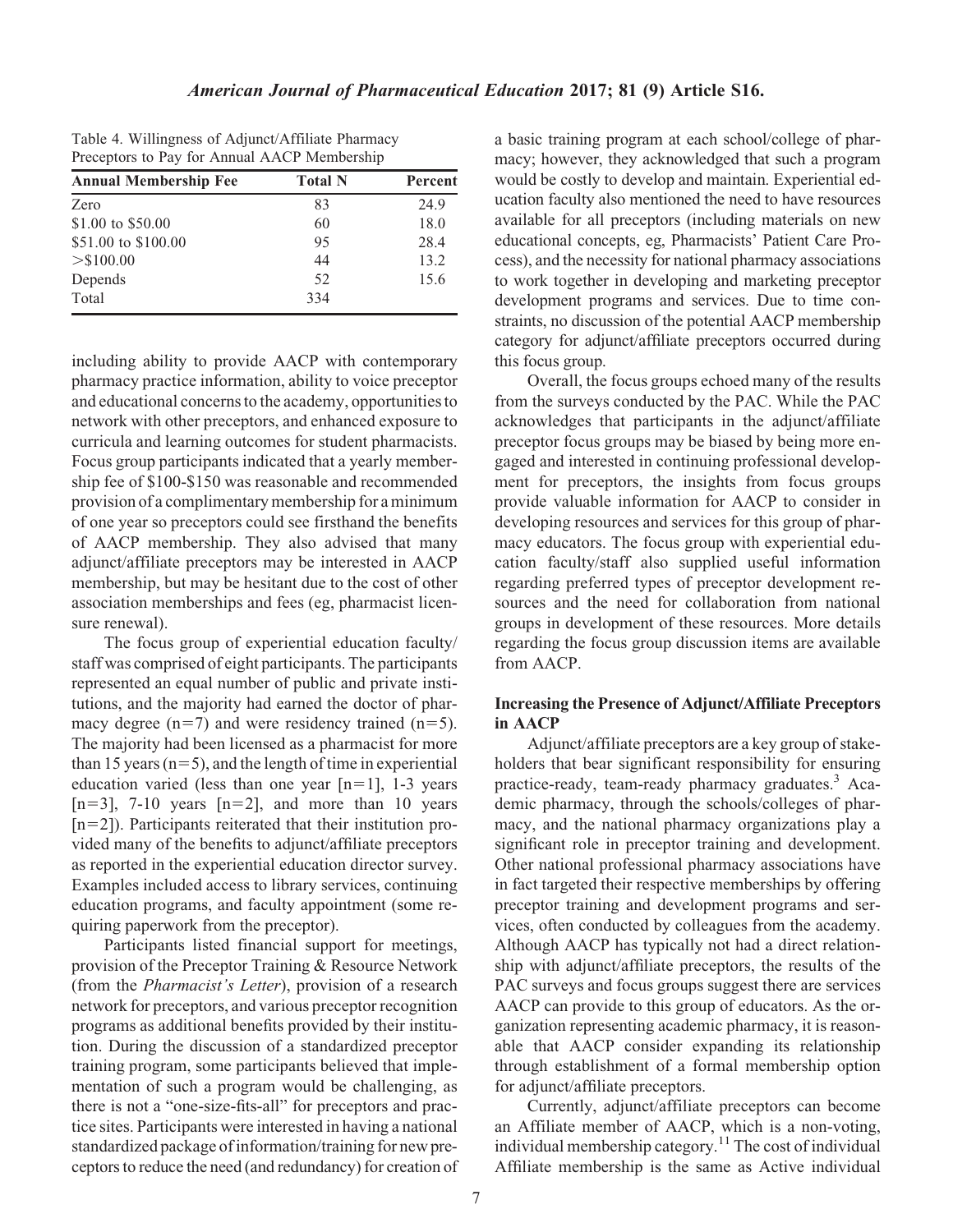membership, which is the AACP membership category for administrators, faculty, staff and librarians of regular and associate institutional members. As discussed previously, the results of the PAC survey of experiential education directors, new faculty and adjunct/affiliate preceptors indicate a need for training and development that AACP could design and provide for adjunct/affiliate preceptors.

The PAC discussed elements to consider as AACP explores the possibility of formalizing a relationship with adjunct/affiliate preceptors. One potential disadvantage is that this group of educators is typically unfamiliar with the role of AACP. In addition, AACP is traditionally not the professional association that they join or consider for training and continuing professional development. Many professional associations face challenges in recruitment and retention of members, and AACP may encounter similar issues as it develops its marketing strategy and value proposition to attract and retain adjunct/affiliate preceptors for membership. The costs, including money and time, for adjunct/affiliate preceptors to join the association also warrant consideration, since many preceptors are already dues-paying members of other professional associations.

As the voice of academic pharmacy, AACP can provide adjunct/affiliate preceptors with essential and relevant information, as well as education and training on the role of the academy, and responsibilities and opportunities as an educator. The optimal method to inform adjunct/ affiliate preceptors of the opportunity for membership in AACP is an important question. Direct marketing to adjunct/affiliate preceptors may not be efficient or feasible, since there is no central database of preceptors. Utilizing the schools/colleges of pharmacy to provide information on AACP membership to adjunct/affiliate preceptors may be a more effective strategy. Because most adjunct/ affiliate preceptors are not members of the association, the PAC believes AACP should consider offering a free trial membership to adjunct/affiliate preceptors, which will allow personal experience with AACP programs and services.

The PAC also discussed the possibility of having the schools/colleges of pharmacy support AACP membership dues for their adjunct/affiliate preceptors. Many approaches could be utilized by schools/colleges of pharmacy to contribute to membership of adjunct/affiliate preceptors in AACP—payment of the full or partial cost of membership dues, payment of AACP membership fees for select adjunct/affiliate preceptors based on institutional criteria, or application to the school/college for adjunct/affiliate membership in AACP. Another suggested option was to have schools/colleges of pharmacy

remunerate AACP directly for availability of services/ programs for all adjunct/affiliate preceptors. The AACP institutional dues paid by schools/colleges of pharmacy could include a base fee for preceptors prorated on student pharmacist enrollments (centered on the assumption more student pharmacists necessitates more adjunct/affiliate preceptors). Alternatively, schools/colleges of pharmacy could provide a set fee to AACP to develop and provide necessary training for adjunct/affiliate preceptors.

Provision of AACP programs offering continuing professional development for adjunct/affiliate preceptors and/or standardized preceptor training may be beneficial for schools/colleges of pharmacy in meeting ACPE accreditation requirements.<sup>2</sup> In the past, APhA developed a continuing education (CE) preceptor training program entitled The Community Pharmacist Preceptor Education Program which addressed the role of the preceptor in education of student pharmacists and provided strategies to enhance implementation of community pharmacy rotations. This program, which expired in 2013, was very well received by academic pharmacy and other pharmacy stakeholders. The PAC discussed the potential for updating this program to include multiple practice settings. The PAC realizes that continuous preceptor training options may not be viable at many schools/colleges of pharmacy due to budgetary constraints. Therefore, the PAC believes it is important to provide AACP and the academy with opportunities to establish a formal relationship with adjunct/affiliate preceptors.

Another option for AACP to establish a relationship with adjunct/affiliate preceptors is formation of a dualmembership with another national pharmacy association. A relationship of this type would provide an adjunct/ affiliate preceptor with AACP membership at a reduced rate if they were also a member of another national pharmacy association. Since the PAC has three professional staff members of national pharmacy organizations (ACCP, APhA and ASHP), the PAC requested that they explore this possibility with their respective operations/membership staff colleagues. All three organizations stated that a dual-membership relationship with AACP for adjunct/affiliate preceptors is not feasible at this time. Reasons included potential "cannibalizing" of their membership base, higher priorities for the organization, and prior experiences with dual membership arrangements with other organizations that did not function well fiscally or operationally.

Creation of a new membership category for adjunct/ affiliate preceptors requires significant planning by AACP. AACP must formulate and finalize the value proposition for these members, including benefits, resources, and services offered initially and in the future (3 to 5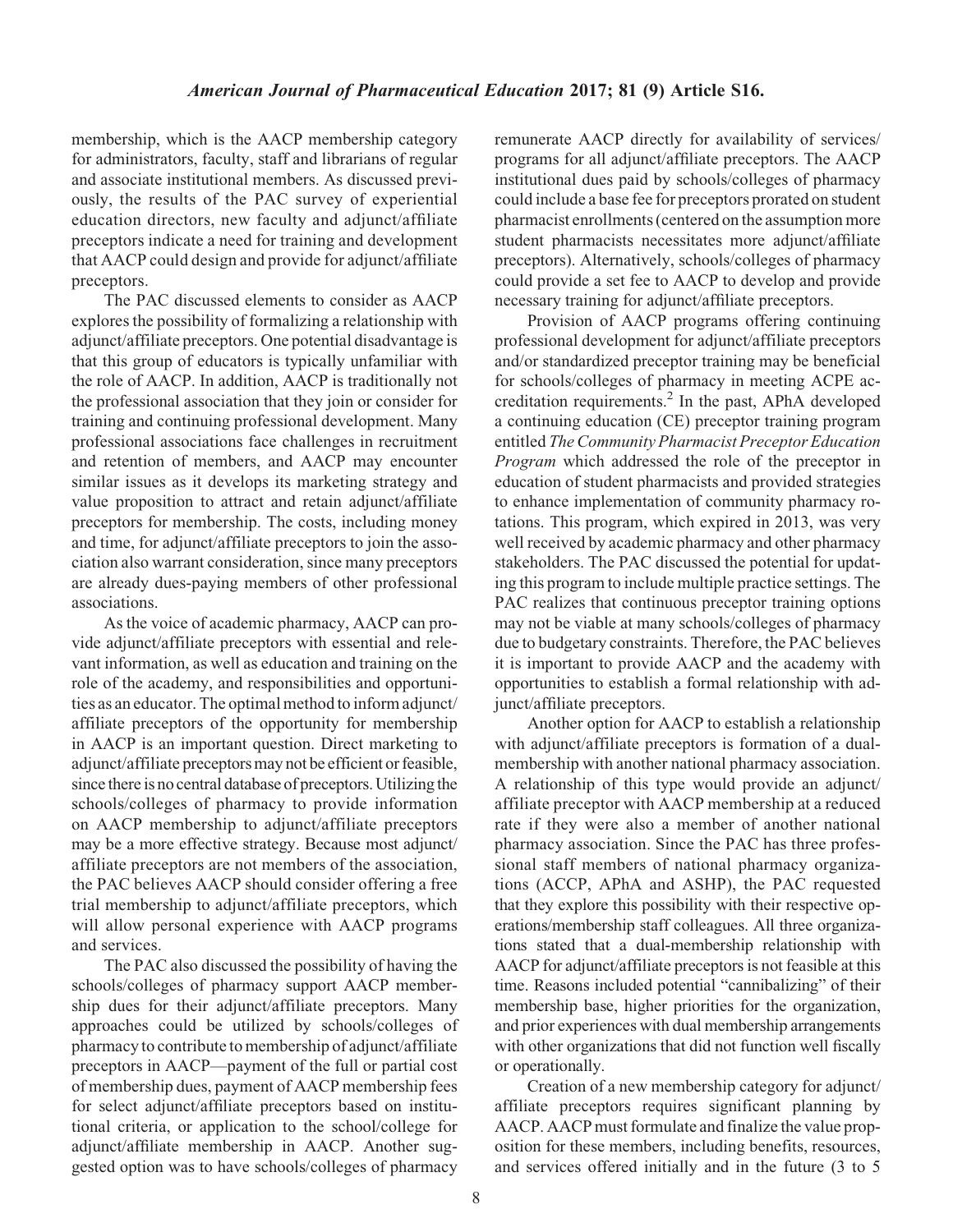years). Establishment of membership targets and membership rate (and decision on free trial membership) will inform the budgeting of resources and personnel necessary to accomplish the desired programming and services for this member category. In addition, operational considerations (eg, validation of adjunct/affiliate preceptor status, impact on school and/or AACP reporting for Institutional Research) must be determined. A marketing plan for adjunct/affiliate preceptors also has to be created and executed. AACP should consider establishing an advisory board, comprised of Experiential Education faculty and preceptors (including Master Preceptors) to provide input on development of the adjunct/affiliate preceptor membership category. Finally, the AACP House of Delegates will have to approve the establishment of a new membership category, since membership categories require an amendment of AACP Bylaws.

Recommendation 1:AACP should develop a formal plan for establishing a new membership category for adjunct/affiliate preceptors to be considered at the 2018 AACP House of Delegates.

Recommendation 2: AACP should develop a resource, operational, and marketing plan to provide standardized training and continuing professional development for adjunct/affiliate preceptors.

Recommendation 3: AACP should collaborate with APhA to revise/update the initial orientation preceptor program (formally known as The Pharmacist Preceptor Education Program).

#### The Value of Student Pharmacists in Experiential Education

After conferring with AACP President DiPiro, the PAC focused the third committee charge on examining the literature pertaining to value-added contributions of student pharmacists in various health care settings. During experiential rotations, student pharmacists learn key practical knowledge that helps fine-tune their skills and prepares them to be team-ready and practice-ready in real-world practice. In addition, evidence demonstrates that students add value to experiential sites by enhancing business growth potential, solving drug-related problems, and decreasing overall cost of healthcare while completing rotations. This data is a useful component of the value proposition for adjunct/affiliate preceptors. Preceptors can utilize this information to enhance practice settings with student pharmacists and/or supplement evidence of the role and positive potential of experiential education. Providing this information to academic pharmacy and other stakeholders not only helps support the recognized value, but also generates a starting point for necessary discussions regarding the roles that student pharmacists,

preceptors, and experiential education may contribute to health care settings, health care and patient outcomes.

AACP staff used PubMed to identify relevant literature search on September 19, 2016. The resulting search yielded 60 articles that were divided equally by alphabetical order of title into four groups, with each group reviewed by three PAC members. Each group of fifteen articles was evaluated individually by the same three committee members assigned to that group of articles. Individual articles were assessed as: "Not applicable to the charge;" "Uncertain;" or "Applicable to the charge." During a PAC conference call, members reviewed the articles and determined the assessment for each. For every article, PAC members reached agreement on whether the article would be included in the review. Articles contained in the review encompass various practice settings (community, ambulatory care, transitions of care, and hospital/health systems) and patient populations. Table 5 provides a summary of information from the literature review. Appendix I contains an Executive Summary of the literature review.

This brief literature review reinforces that many practice settings offer a substantive learning environment for student pharmacists, while also allowing them to showcase their potential to add value to patient care and the healthcare system. Documentation of clinical contributions of student pharmacists, as well as the associated costs and cost savings, can help influence practice sites that want to increase pharmacist-provided services to consider expanding access to student pharmacists. Student pharmacists, being our future pharmacist practitioners, are capable of improving the quality of care and reducing costs of the healthcare system.

Policy Statement 1: AACP recognizes the importance of academic pharmacy collaborating with pharmacy practice and other health professions in documenting and demonstrating the value of student pharmacists and pharmacy preceptors. (Policy statement was adopted by the 2017 AACP House of Delegates)

Suggestion 1: Schools/colleges of pharmacy and other stakeholders in experiential education should evaluate, conduct research and publish on the value-based outcomes (eg, clinical, humanistic, financial) of student pharmacists and experiential education in health care settings and patient care.

#### **CONCLUSION**

For many years, AACP has contemplated how best to serve the needs of adjunct/affiliate preceptors. Experiential education accounts for approximately 30% of doctor of pharmacy curricula, and adjunct/affiliate preceptors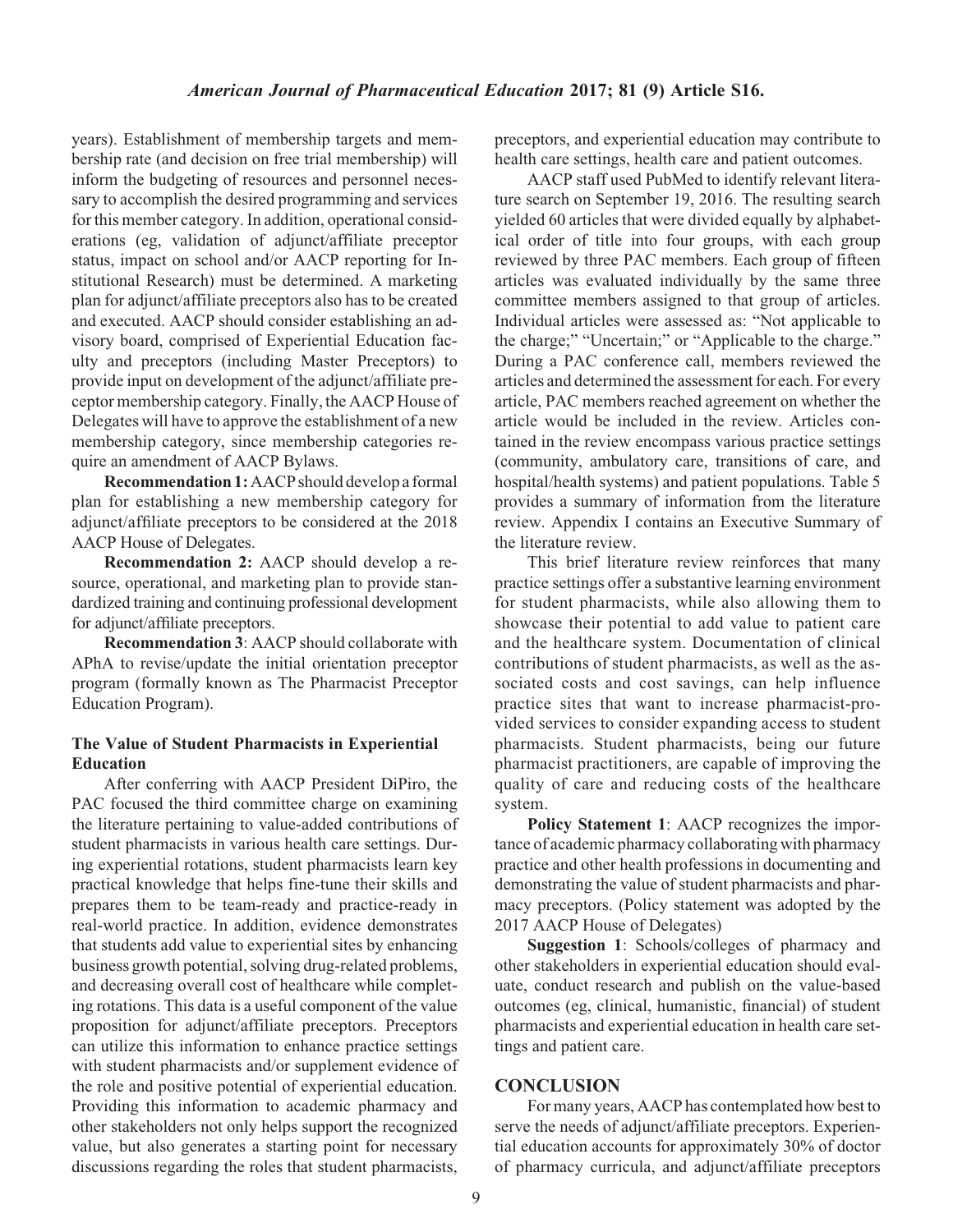| <b>Author(s)</b>                                          | Year Practice Setting                       | Practice Area(s)                          | Pharmacists<br>Number of<br><b>Student</b> | Pharmacists<br>Level of<br><b>Student</b> | Outcome Type(s)                                                      | <b>Outcomes</b>                                                                                                                                                                                                                                                                                                                                                                                           | Interprofessional<br>Education (IPE)<br>Involvement |
|-----------------------------------------------------------|---------------------------------------------|-------------------------------------------|--------------------------------------------|-------------------------------------------|----------------------------------------------------------------------|-----------------------------------------------------------------------------------------------------------------------------------------------------------------------------------------------------------------------------------------------------------------------------------------------------------------------------------------------------------------------------------------------------------|-----------------------------------------------------|
| Glowczewski<br>JE, Lerman<br>Soric MM,<br>RM <sup>1</sup> | 2016 Small community<br>hospital            | Health-system,<br>Transitions-<br>of-care | 6,720                                      | APPE                                      | Economic; Humanistic Medication cost per<br>Satisfaction)<br>Patient | reporting they "always"<br>percentage of patients<br>received medication<br>education increased<br>discharge: \$161.52<br>\$210.15 (control);<br>(intervention) vs.<br>significantly.                                                                                                                                                                                                                     | learner model is<br>No. Layered-<br>utilized        |
| Gilmore $V$ ,<br>et al. <sup>ii</sup>                     | medical center<br>2015 Large academic       | Health-system,<br>Transitions-<br>of-care | Provided<br>Not                            | <b>APPE</b>                               | Humanistic (Patient<br>Satisfaction)                                 | prescription capture rates.<br>Improvement in HCAHPS<br>medication education;<br>percentile regarding<br>increased discharge<br>scores above 75th                                                                                                                                                                                                                                                         | $\overline{\mathsf{X}}$                             |
| Mathys M,<br>et al. $\ddot{ }$                            | mental health<br>2015 VA in patient<br>unit | Transitions-of-<br>care                   | 525                                        | APPE                                      | Clinical (Medication<br>Reconciliation)                              | pharmacist vs. 61% when<br>not involved ( $p = 0.006$ ).<br>a student pharmacist was<br>pharmacist involvement<br>the team with a student<br>At admission, 82% of the<br>performed correctly by<br>performed correctly by<br>vs. 68% in the control<br>the team with student<br>At discharge, 86% of<br>reconciliations were<br>reconciliations were<br>group ( $p = 0.005$ )<br>medication<br>medication | $\frac{1}{2}$                                       |

Table 5. Summary of Literature Documenting the Value of Student Pharmacists in Experiential Education Table 5. Summary of Literature Documenting the Value of Student Pharmacists in Experiential Education

(Continued)

 $(Continued)$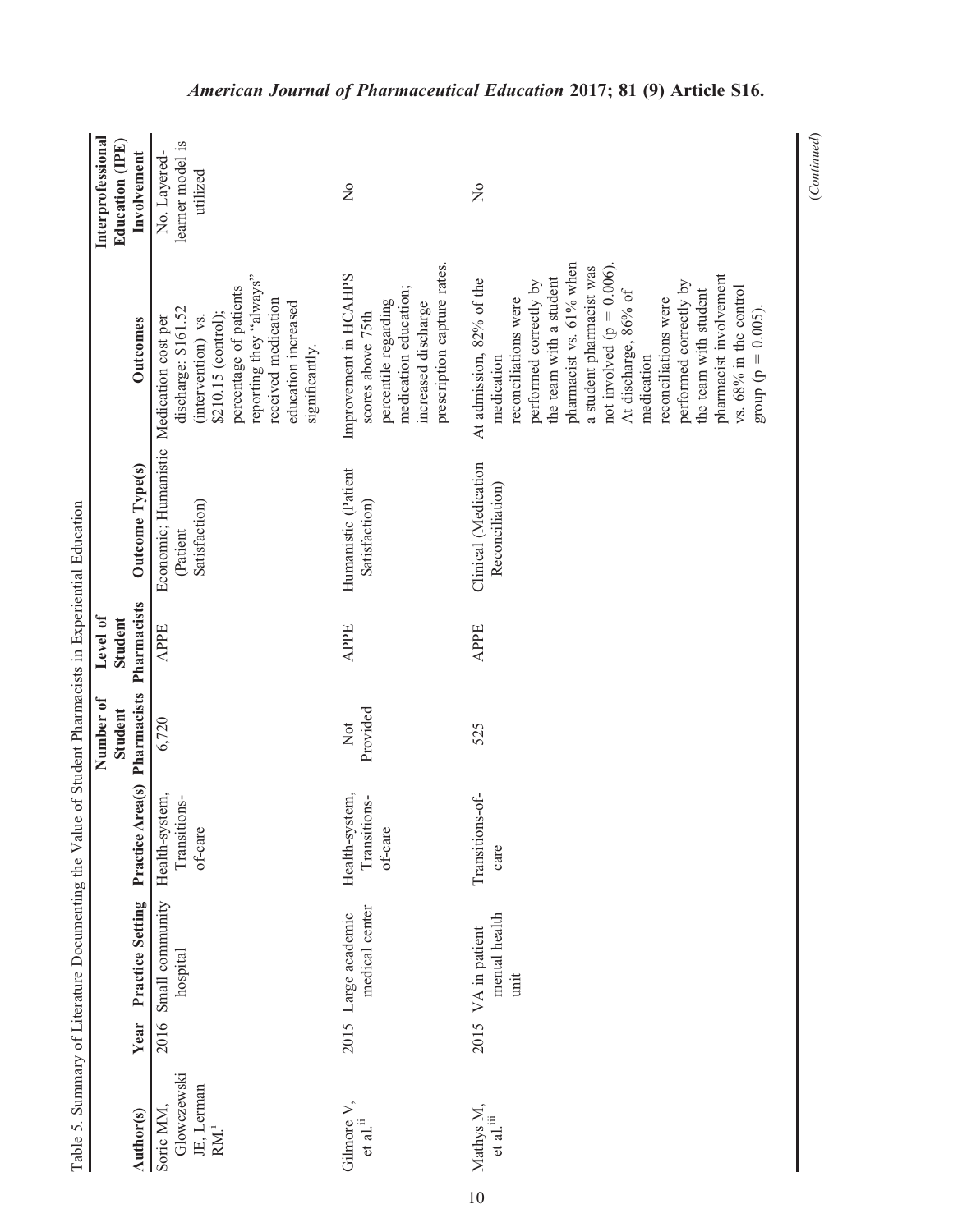| Table 5. (Continued)                                |      |                  |                                 |                                            |                                           |                                                                        |                                                                                                                                                                                                                                                                                                                                                   |                                                            |
|-----------------------------------------------------|------|------------------|---------------------------------|--------------------------------------------|-------------------------------------------|------------------------------------------------------------------------|---------------------------------------------------------------------------------------------------------------------------------------------------------------------------------------------------------------------------------------------------------------------------------------------------------------------------------------------------|------------------------------------------------------------|
| Author(s)                                           | Year | Practice Setting | Practice Area(s)                | Pharmacists<br>Number of<br><b>Student</b> | Pharmacists<br>Level of<br><b>Student</b> | Outcome Type(s)                                                        | Outcomes                                                                                                                                                                                                                                                                                                                                          | Interprofessional<br><b>Education (IPE)</b><br>Involvement |
| Ashjian E, et al. <sup>iv</sup> 2015 Outpatient     |      | infusion center  | Transitions-of-<br>care         | 510                                        | <b>IPPE</b>                               | Clinical (Medication<br>Reconciliation)                                | one discrepancy identified<br>in their medication history<br>electronic medical record.<br>88% of patients had at least<br>11.4% of patients had<br>and corrected in the<br>a medication-related<br>problem identified.                                                                                                                           | $\tilde{Z}$                                                |
| Pinelli NR, et al. <sup>y</sup> 2015 Large academic |      | medical center   | $1S-Of$ -<br>Transition<br>care | 83                                         | IPPE                                      | Clinical (Medication<br>Reconciliation)                                | 93% of medication histories<br>were completed within 24<br>pharmacists identified 0.9<br>healthcare professionals<br>problems per patient in<br>a pharmacist preceptor.<br>was good or excellent.<br>Students believed the<br>admission. Student<br>medication-related<br>collaboration with<br>interactions with<br>quality of their<br>hours of | $\overline{a}$                                             |
| Shepler BM <sup>vi</sup>                            |      | 2014 Various     | stem<br>Health-Sy               | 580                                        | <b>APPE</b>                               | Economic (Estimated<br>Cost Avoidance);<br>(Interventions)<br>Clinical | 59,613 interventions with an<br>intervention types for cost<br>interactions, and resolving<br>estimated cost avoidance<br>\$148. The top three<br>identifying potential<br>average savings per<br>of over \$8M. The<br>allergic reactions,<br>contraindications.<br>intervention was<br>identifying drug<br>avoidance were                        | $\overline{\mathsf{z}}$                                    |

 $(Continued) % \begin{minipage}[b]{0.5\linewidth} \centering \centerline{\includegraphics[width=0.5\linewidth]{images/STM100020.jpg} \centerline{\includegraphics[width=0.5\linewidth]{images/STM100020.jpg} \centerline{\includegraphics[width=0.5\linewidth]{images/STM100020.jpg} \centerline{\includegraphics[width=0.5\linewidth]{images/STM100020.jpg} \centerline{\includegraphics[width=0.5\linewidth]{images/STM100020.jpg} \centerline{\includegraphics[width=0.5\linewidth]{images/STM100020.jpg} \centerline{\includegraphics[width=0.5\linewidth]{images/STM100020.jpg} \centerline{\includegraphics[width$ (Continued)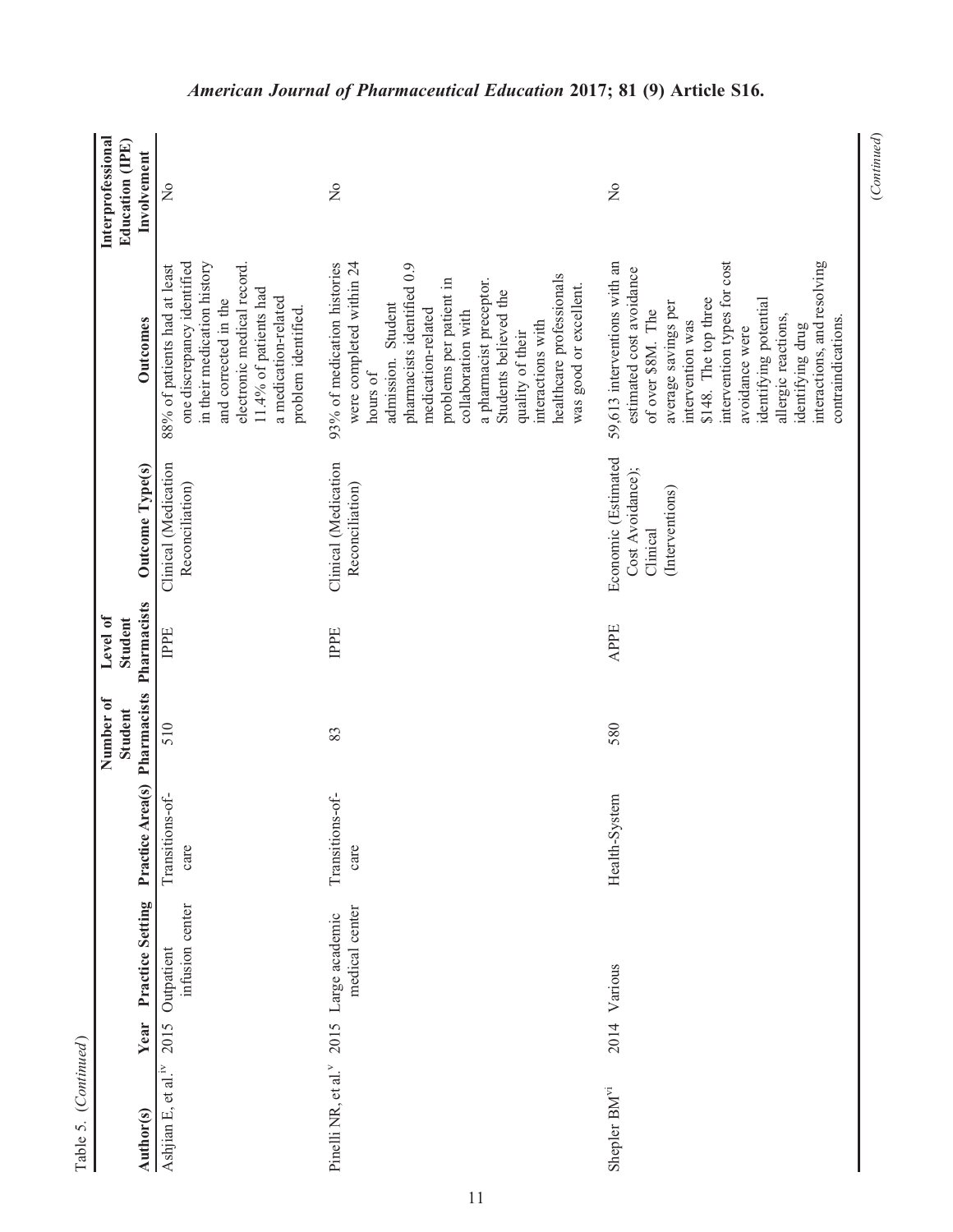| (Continued)<br>Table 5.                         |      |                                       |                    |                             |                     |                                                                                                                                                         |                                                                                                                                                                                                                                                                                                                   |                                             |
|-------------------------------------------------|------|---------------------------------------|--------------------|-----------------------------|---------------------|---------------------------------------------------------------------------------------------------------------------------------------------------------|-------------------------------------------------------------------------------------------------------------------------------------------------------------------------------------------------------------------------------------------------------------------------------------------------------------------|---------------------------------------------|
|                                                 |      |                                       |                    | Number of<br><b>Student</b> | Level of<br>Student |                                                                                                                                                         |                                                                                                                                                                                                                                                                                                                   | Interprofessional<br><b>Education (IPE)</b> |
| Author(s)                                       | Year | <b>Practice Setting</b>               | Practice Area(s)   | Pharmacists                 | Pharmacists         | Outcome Type(s)                                                                                                                                         | <b>Outcomes</b>                                                                                                                                                                                                                                                                                                   | Involvement                                 |
| Shogbon AO,<br>Lundquist<br>${\rm LM}^{\rm vi}$ | 2014 | nonteaching<br>Community<br>hospital  | /stem<br>Health-Sy | 120                         | APPE                | Economic (Estimated<br>Cost Avoidance);<br>(Interventions)<br>Clinical                                                                                  | a 97% acceptance rate and<br>an estimated cost savings<br>performed were patient<br>of \$280,297. The most<br>common interventions<br>education, medication<br>2,170 interventions with<br>history, and IV to PO<br>screening and<br>conversions.                                                                 | $\frac{1}{2}$                               |
| Ginzburg R <sup>viii</sup>                      |      | medicine clinic<br>2014 Urban family  | Ambulatory<br>Care | 18                          | APPE                | Clinical (medication<br>provider education);<br>recommendations);<br>Humanistic (patient/<br>Economic (cost<br>reconciliation,<br>avoidance)<br>therapy | and counseling patient. Of<br>immediate attention, 58%<br>\$61,855 mostly attributed<br>to writing medication list<br>interventions that were<br>categorized as needing<br>Estimated cost savings<br>were accepted by<br>recommended<br>provider.                                                                 | $\frac{1}{2}$                               |
| Armor BL,<br>et al. $^{\mathrm{ix}}$            |      | clinic (PCMH)<br>2014 Family medicine | Ambulatory<br>Care | 38                          | <b>APPE</b>         | and acceptance rate)<br>recommendation<br>reconciliation,<br>identification,<br>Clinical (DRP<br>medication<br>therapy                                  | acceptance rates were for<br>interventions. During the<br>medication histories and<br>recommendations were<br>provide education and<br>reconciliation process<br>Students complete 676<br>recommendations to<br>refill a prescription.<br>accepted. Highest<br>made 1308 DRP<br>live medication<br>78% of student | $\overline{a}$                              |

(Continued)

 $\label{eq:continued} (Continued)$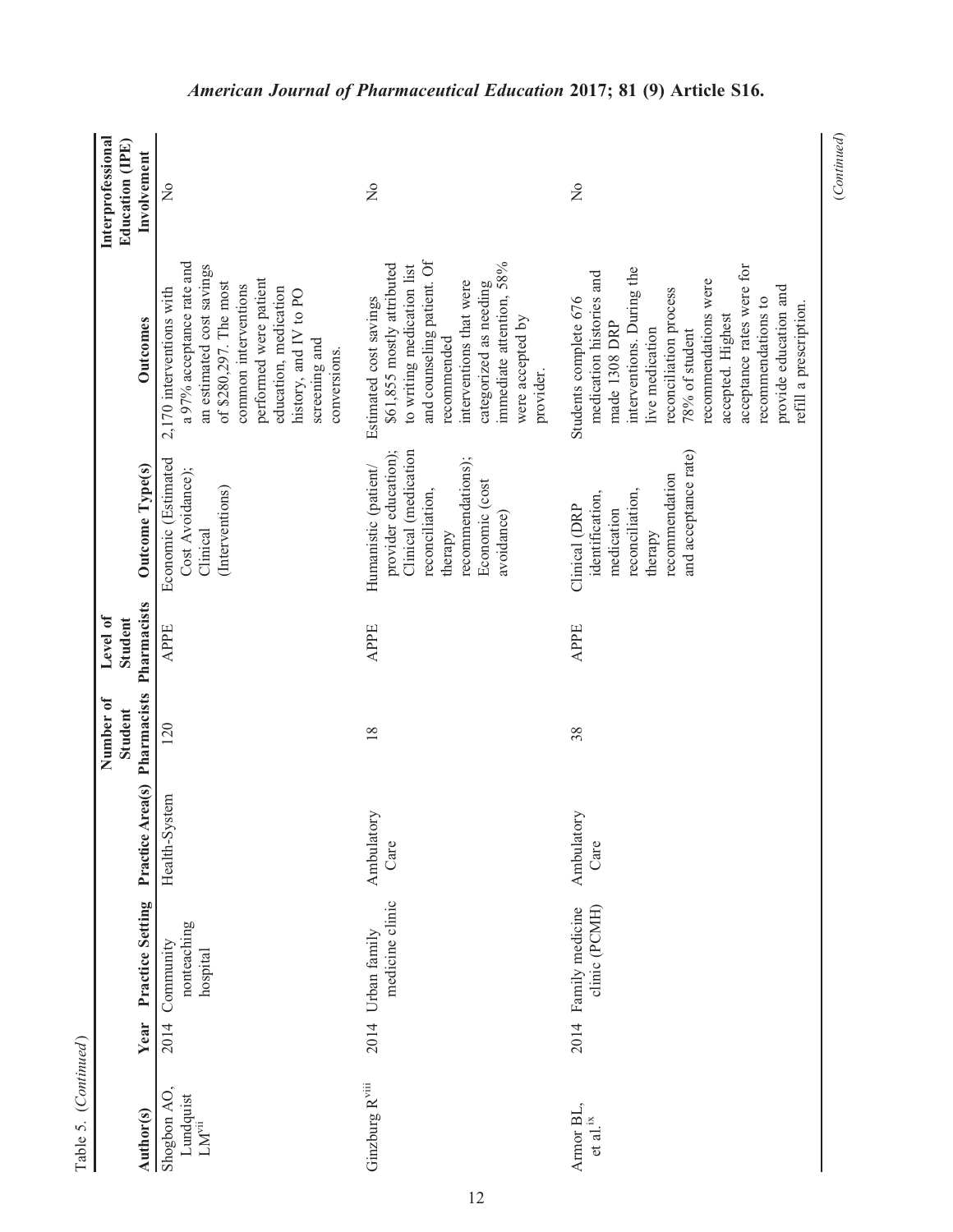| Table 5. (Continued)                           |      |                                       |                                                    |                                            |                                           |                                                                        |                                                                                                                                                                                                                                                                                                                                                                                                       |                                                            |
|------------------------------------------------|------|---------------------------------------|----------------------------------------------------|--------------------------------------------|-------------------------------------------|------------------------------------------------------------------------|-------------------------------------------------------------------------------------------------------------------------------------------------------------------------------------------------------------------------------------------------------------------------------------------------------------------------------------------------------------------------------------------------------|------------------------------------------------------------|
| Author(s)                                      | Year | Practice Setting                      | Practice Area(s)                                   | Pharmacists<br>Number of<br><b>Student</b> | Pharmacists<br>Level of<br><b>Student</b> | Outcome Type(s)                                                        | Outcomes                                                                                                                                                                                                                                                                                                                                                                                              | Interprofessional<br><b>Education (IPE)</b><br>Involvement |
| Woolley AB,<br>et al. $^{x}$                   |      | 2013 Various                          | Health-System,<br>Community,<br>Ambulatory<br>Care | 123                                        | APPE                                      | Economic (Estimated<br>Cost Avoidance);<br>(Interventions)<br>Clinical | estimated cost avoidance<br>intervention categories<br>preventions of adverse<br>education, and patient<br>drug events, provider<br>interventions with an<br>of over \$900K. The<br>avoidance included<br>documented 5,775<br>with greatest cost<br>87 (71%) students<br>education.                                                                                                                   | $\tilde{Z}$                                                |
| ${\rm Lyon\; KJ, \, et\; al.}^{\rm xi}$        |      | medical center<br>2013 Large academic | Health-System                                      | $\frac{8}{3}$                              | APPE                                      | <b>Interprofessional</b><br>Satisfaction)<br>Humanistic<br>Student     | debriefings revealed most<br>develop a more integrated<br>students were engaged in<br>model observations and<br>the process and reported<br>interprofessional clinical<br>in the team were able to<br>a better appreciation for<br>healthcare professionals<br>satisfaction. All groups<br>suggested they had<br>the roles of other<br>a high level of<br>plan of care.<br>Results of the<br>rounding | Yes                                                        |
| Bouthillier M <sup>xii</sup><br>Mersfelder TL, |      | 2012 Various                          | Various                                            | Provided<br>Not                            | <b>APPE</b>                               | Economic (cost<br>savings)                                             | Literature review of multiple<br>comprised of 29 studies<br>student saved between<br>and 6 abstracts. Each<br>\$500-\$6000 during<br>clerkship rotations.<br>practice settings                                                                                                                                                                                                                        | $\overline{a}$                                             |

(Continued)

 $(Continued) % \begin{minipage}[b]{0.5\linewidth} \centering \centerline{\includegraphics[width=0.5\linewidth]{images/STM100020.jpg} \centerline{\includegraphics[width=0.5\linewidth]{images/STM100020.jpg} \centerline{\includegraphics[width=0.5\linewidth]{images/STM100020.jpg} \centerline{\includegraphics[width=0.5\linewidth]{images/STM100020.jpg} \centerline{\includegraphics[width=0.5\linewidth]{images/STM100020.jpg} \centerline{\includegraphics[width=0.5\linewidth]{images/STM100020.jpg} \centerline{\includegraphics[width=0.5\linewidth]{images/STM100020.jpg} \centerline{\includegraphics[width$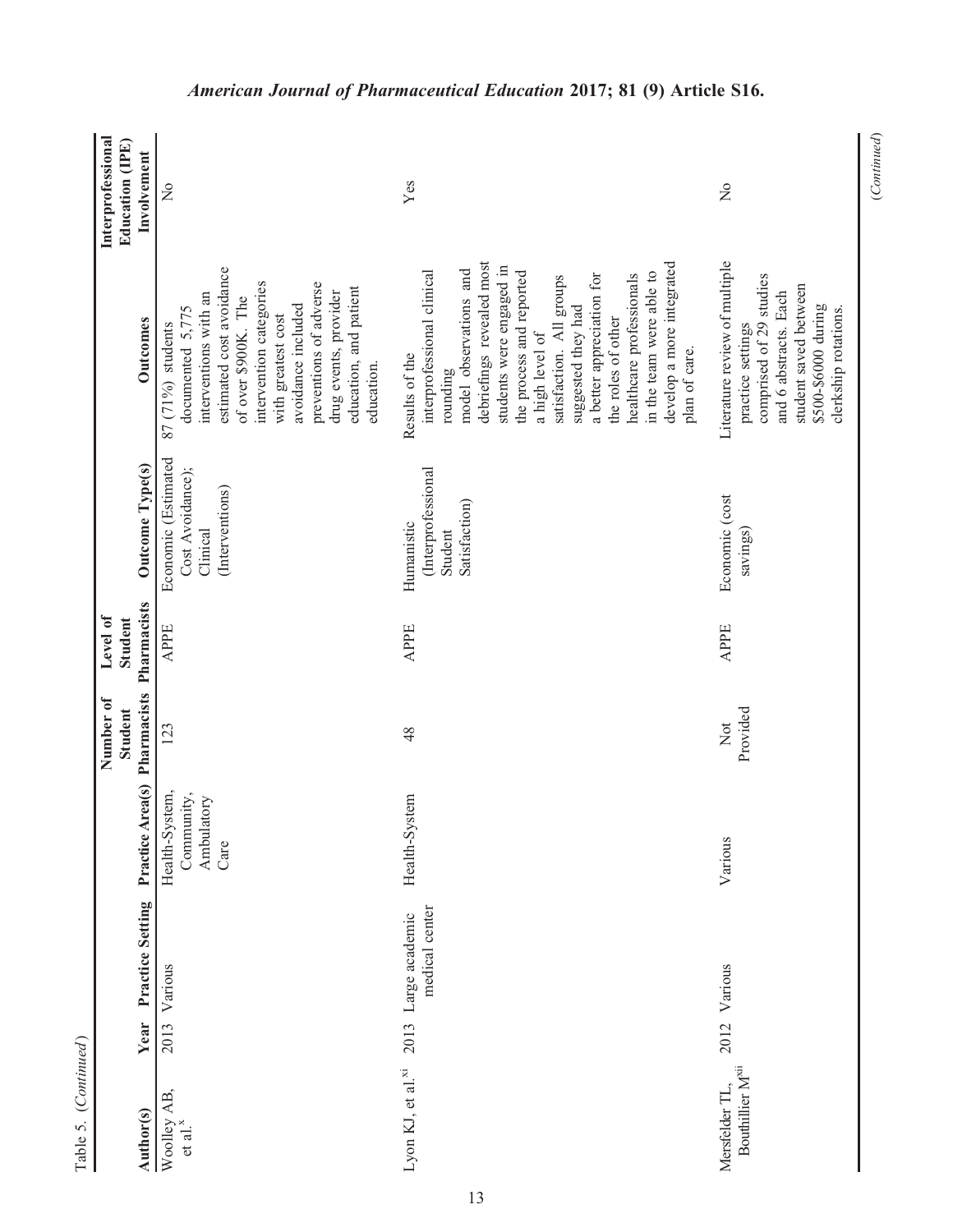| Interprofessional<br><b>Education (IPE)</b> | Involvement      | $\tilde{z}$                                                                                                                                                                                                                                        | $\overline{\mathsf{z}}$                                                                                                                                                                                                                                                   | $\overline{a}$                                                                                                                                                                  |
|---------------------------------------------|------------------|----------------------------------------------------------------------------------------------------------------------------------------------------------------------------------------------------------------------------------------------------|---------------------------------------------------------------------------------------------------------------------------------------------------------------------------------------------------------------------------------------------------------------------------|---------------------------------------------------------------------------------------------------------------------------------------------------------------------------------|
|                                             | Outcomes         | pressure, total cholesterol,<br>significant change noted<br>significant decreases in<br>clinics run by student<br>for HDL cholesterol.<br>LDL cholesterol and<br>Diabetes management<br>overall A1c, blood<br>triglycerides. No<br>pharmacists saw | identified for 509 patients<br>88% of patients felt better<br>recommendations to their<br>recommendations $(75%)$ ;<br>704 drug-related problems<br>about their medications<br>after receiving MTM<br>Physicians accepted<br>physician); 205<br>(53% relayed<br>services. | 60-day readmission rates.<br>$(59.2\%$ vs. 39.1%, p<<br>Student pharmacists and<br>residents significantly<br>0.0001) and lowered<br>increased the rate of<br>patient education |
|                                             | Outcome Type(s)  | perception); Clinical<br>Humanistic (student<br>disease state<br>markers)                                                                                                                                                                          | recommendation)<br>identification,<br>Clinical (DRP<br>therapy                                                                                                                                                                                                            | Humanistic (Patient<br><b>Readmission</b><br>Education);<br>Economic<br>Rates)                                                                                                  |
| Level of<br>Student                         | Pharmacists      | APPE                                                                                                                                                                                                                                               | <b>APPE</b>                                                                                                                                                                                                                                                               | <b>APPE</b>                                                                                                                                                                     |
| Number of<br><b>Student</b>                 | Pharmacists      | 120                                                                                                                                                                                                                                                | 47                                                                                                                                                                                                                                                                        | 387                                                                                                                                                                             |
|                                             | Practice Area(s) | Community                                                                                                                                                                                                                                          | Community                                                                                                                                                                                                                                                                 | Transitions-of-<br>care                                                                                                                                                         |
|                                             | Practice Setting | health centers<br>with diabetes<br>management<br>programs                                                                                                                                                                                          | Independent)<br>Chain and<br>Pharmacy<br>2012 Community                                                                                                                                                                                                                   | teaching service<br>a large teaching<br>anticoagulation<br>a rehabilitation<br>hospital, and<br>a women's<br>supporting<br>hospital,<br>facility<br>Inpatient                   |
|                                             | Year             |                                                                                                                                                                                                                                                    |                                                                                                                                                                                                                                                                           | 2011                                                                                                                                                                            |
|                                             | Author(s)        | Nuffer E, et al. <sup>xiii</sup> 2012 Rural community                                                                                                                                                                                              | Hata M, et al. $^{\mathrm{xiv}}$                                                                                                                                                                                                                                          | Wilhelm SM,<br>Petrovitch<br>$\mathbf{EA}^{\mathbf{xv}}$                                                                                                                        |

(Continued)

 $(Continued)$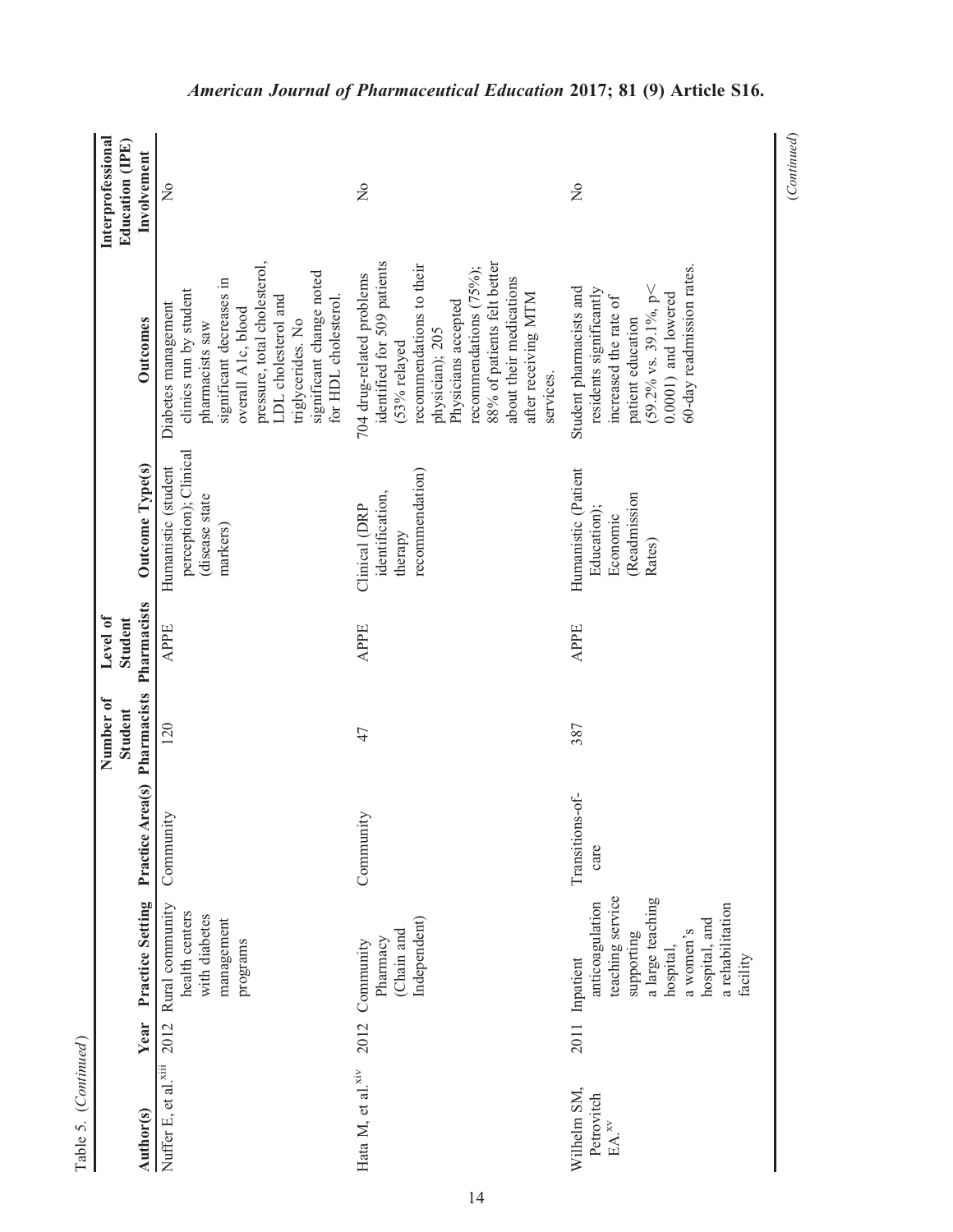|                      | Interprofessional<br><b>Education (IPE)</b> | Involvement             | $\frac{1}{2}$                                                                                                                                                                                                                                                                                                                    | $\overline{\mathsf{X}}$                                                                                                                                                                                                                                                                                                                                                                                                                          | (Continued) |
|----------------------|---------------------------------------------|-------------------------|----------------------------------------------------------------------------------------------------------------------------------------------------------------------------------------------------------------------------------------------------------------------------------------------------------------------------------|--------------------------------------------------------------------------------------------------------------------------------------------------------------------------------------------------------------------------------------------------------------------------------------------------------------------------------------------------------------------------------------------------------------------------------------------------|-------------|
|                      |                                             | Outcomes                | included patient education<br>adjustments (10.9%), and<br>320 interventions; the most<br>pharmacist interventions<br>(8.8%). Estimated cost<br>common interventions<br>avoidance for student<br>clarification $(11.6\%)$ ,<br>lab order monitoring<br>was approximately<br>therapeutic dosing<br>$(13.1\%)$ , order<br>\$23,000. | indicated students' gained<br>medication reconciliation,<br>toward the process and are<br>a better understanding of<br>ability to assess pertinent<br>medication reconciliation<br>importance. The survey<br>healthcare professionals.<br>involved in a structured<br>have a positive attitude<br>experience reported to<br>discrepancies to other<br>Student pharmacists<br>data, and how to<br>process learning<br>communicate<br>aware of its |             |
|                      |                                             | Outcome Type(s)         | Economic (Estimated<br>Cost Avoidance);<br>(Interventions)<br>Clinical                                                                                                                                                                                                                                                           | Humanistic (Student<br>Satisfaction)                                                                                                                                                                                                                                                                                                                                                                                                             |             |
|                      | Level of<br>Student                         | Pharmacists             | <b>APPE</b>                                                                                                                                                                                                                                                                                                                      | <b>IPPE</b>                                                                                                                                                                                                                                                                                                                                                                                                                                      |             |
|                      | Number of<br>Student                        | Pharmacists             | 15                                                                                                                                                                                                                                                                                                                               | Not provided                                                                                                                                                                                                                                                                                                                                                                                                                                     |             |
|                      |                                             | Practice Area(s)        | Health-system                                                                                                                                                                                                                                                                                                                    | Transitions-of-<br>care                                                                                                                                                                                                                                                                                                                                                                                                                          |             |
|                      |                                             | <b>Practice Setting</b> | 2011 Specialty hospital                                                                                                                                                                                                                                                                                                          | medical center<br>2011 Large academic                                                                                                                                                                                                                                                                                                                                                                                                            |             |
|                      |                                             | Year                    |                                                                                                                                                                                                                                                                                                                                  |                                                                                                                                                                                                                                                                                                                                                                                                                                                  |             |
| Table 5. (Continued) |                                             | Author(s)               | Campbell AR,<br>$et$ al. $\boldsymbol{^{xvi}}$                                                                                                                                                                                                                                                                                   | Walker PC,<br>$et$ al. $x$ <sup>vii</sup>                                                                                                                                                                                                                                                                                                                                                                                                        |             |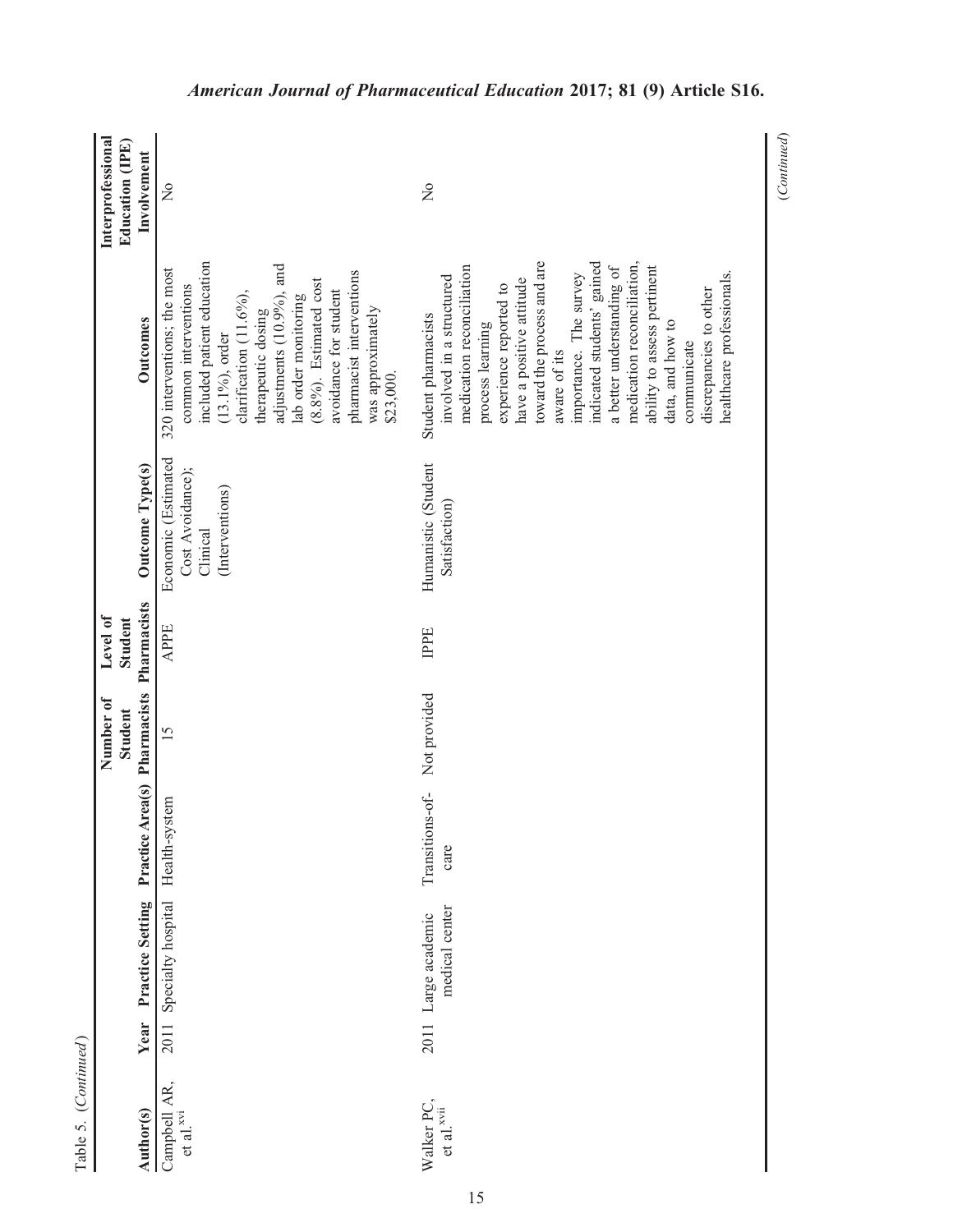|                |      |                                                    |                    | Number of<br>Student | Level of<br><b>Student</b> |                                                                                       |                                                                                                                                                                                                                                                                                                                          | Interprofessional<br><b>Education (IPE)</b> |
|----------------|------|----------------------------------------------------|--------------------|----------------------|----------------------------|---------------------------------------------------------------------------------------|--------------------------------------------------------------------------------------------------------------------------------------------------------------------------------------------------------------------------------------------------------------------------------------------------------------------------|---------------------------------------------|
|                | Year | <b>Practice Setting</b>                            | Practice Area(s)   | Pharmacists          | Pharmacists                | Outcome Type(s)                                                                       | <b>Outcomes</b>                                                                                                                                                                                                                                                                                                          | Involvement                                 |
| Butkievich LE, |      | 2010 Large community<br>teaching<br>hospital       | stem<br>Health-sy  | 295                  | <b>APPE</b>                | Thromboembolism<br>Prophylaxis Rates)<br>Clinical (Venous                             | 103 recommendations made<br>to physicians with a 41%<br>receiving "any,"<br>"suitable," and "optimal"<br>75.9% ( $p = 0.0022$ ), and<br>$(p = 0.0005)$ , 64.4% to<br>percentages of patients<br>from 70.5% to 82.7%<br>prophylaxis increased<br>0.0022), respectively.<br>56.3% to 68.5% ( $p =$<br>acceptance rate; the | $\frac{1}{2}$                               |
| Garrison GD,   |      | 2010 Internal and<br>Medicine<br>Family<br>Clinics | Ambulatory<br>Care | 57                   | <b>APPE</b>                | satisfaction, student<br>education, patient<br>Humanistic (patient<br>pre-post tests) | of patients were identified<br>to have a CHD risk factor<br>assessment helpful, 31%<br>95% of patients found the<br>undocumented. Student<br>pre and post test scores<br>improvement after the<br>that was previously<br>student pharmacist<br>indicate a 26.9%<br>rotation.                                             | $\mathsf{S}^{\mathsf{O}}$                   |
|                |      | (Retail Chain)<br>Pharmacy<br>2010 Community       | Community          | Provided<br>Not      | APPE                       | Humanistic (Patient<br>Satisfaction)                                                  | had APPEs that integrated<br>experience compared with<br>significantly higher mean<br>between expectations and<br>Patients of pharmacies that<br>significantly smaller gap<br>with traditional APPEs.<br>satisfaction scores and<br>patients of pharmacies<br>pharmaceutical care<br>activities reported                 | $\overline{\mathsf{z}}$                     |

(Continued)

 $(Continued) % \begin{minipage}[b]{0.5\linewidth} \centering \centerline{\includegraphics[width=0.5\linewidth]{images/STM100020.jpg} \centerline{\includegraphics[width=0.5\linewidth]{images/STM100020.jpg} \centerline{\includegraphics[width=0.5\linewidth]{images/STM100020.jpg} \centerline{\includegraphics[width=0.5\linewidth]{images/STM100020.jpg} \centerline{\includegraphics[width=0.5\linewidth]{images/STM100020.jpg} \centerline{\includegraphics[width=0.5\linewidth]{images/STM100020.jpg} \centerline{\includegraphics[width=0.5\linewidth]{images/STM100020.jpg} \centerline{\includegraphics[width$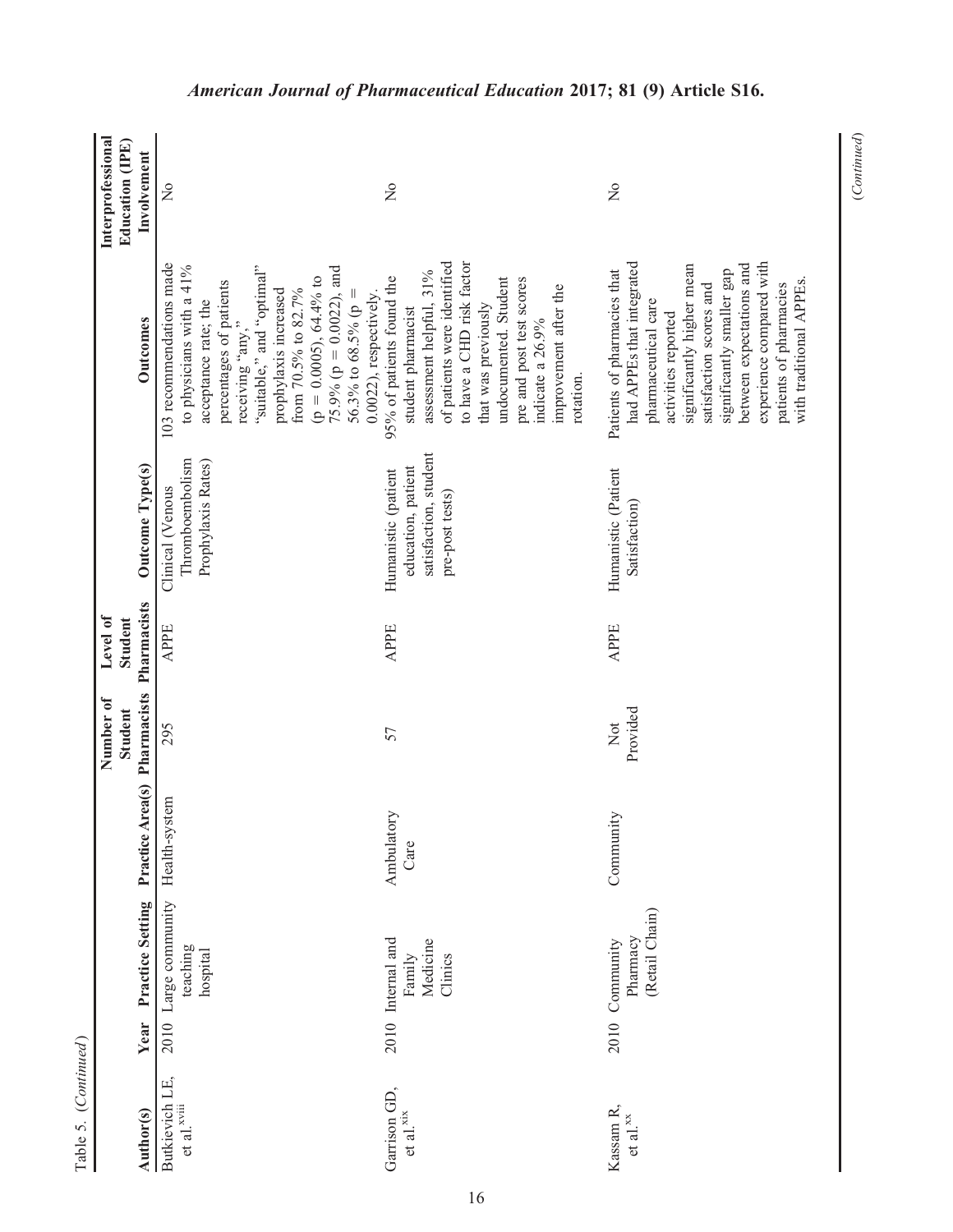| Table 5. (Continued)                      |      |                                                                                |                                           |                                            |                                           |                                                                                                              |                                                                                                                                                                                                                                                                                                                                                                           |                                                                 |
|-------------------------------------------|------|--------------------------------------------------------------------------------|-------------------------------------------|--------------------------------------------|-------------------------------------------|--------------------------------------------------------------------------------------------------------------|---------------------------------------------------------------------------------------------------------------------------------------------------------------------------------------------------------------------------------------------------------------------------------------------------------------------------------------------------------------------------|-----------------------------------------------------------------|
| Author(s)                                 | Year | Practice Setting                                                               | Practice Area(s)                          | Pharmacists<br>Number of<br><b>Student</b> | Pharmacists<br>Level of<br><b>Student</b> | Outcome Type(s)                                                                                              | Outcomes                                                                                                                                                                                                                                                                                                                                                                  | Interprofessional<br>Education (IPE)<br>Involvement             |
| Donihi AC,<br>${\it et}$ al. $^{\rm xxi}$ |      | medical center<br>2009 Large academic                                          | Health-system;<br>Transitions-<br>of-care | 426                                        | <b>APPE</b>                               | Education, Student<br>Humanistic (Patient<br>recommendation)<br>Clinical (MTM<br>Satisfaction);<br>and Staff | Number of patients receiving<br>ability to expand services;<br>benefitted by establishing<br>patients with at least one<br>increased; percentage of<br>positively affected their<br>MTM recommendation<br>hospital benefitted for<br>ability to impact care;<br>medication education<br>reported experience<br>school of pharmacy<br>increased; students<br>an APPE site. | Multidisciplinary<br>medication<br>education<br>program.<br>Σó, |
| Lundquist LM,<br>Moye PM <sup>xxii</sup>  | 2009 | Outpatient internal Ambulatory<br>medicine clinic<br>in a teaching<br>hospital | Care                                      | $\overline{4}$                             | <b>APPE</b>                               | recommendations)<br>Clinical (acceptance<br>rate of written vs<br>verbal                                     | 542 recommendations made<br>written recommendations<br>medication initiation and<br>verbal recommendations<br>recommendations were<br>recommendations were<br>83.6%. Most common<br>88.6%, acceptance of<br>97.9%, acceptance of<br>acceptance rate was<br>(average 38.7 per<br>student), 65% of<br>written. Overall<br>lab monitoring.<br>dose change.                   | physicians and<br>Yes: Resident<br>pharmacists<br>student       |
|                                           |      |                                                                                |                                           |                                            |                                           |                                                                                                              |                                                                                                                                                                                                                                                                                                                                                                           | (Continued)                                                     |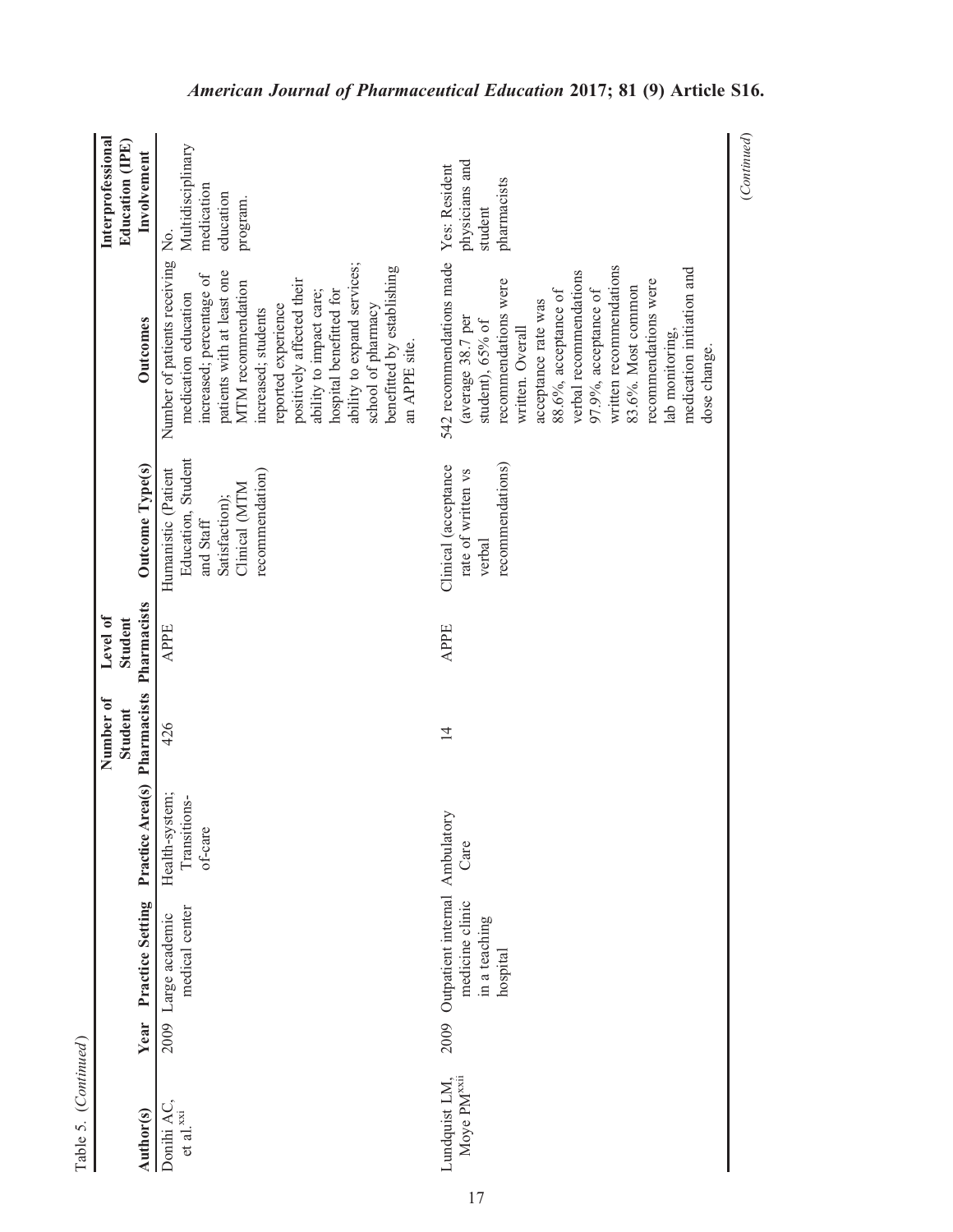|                      | Interprofessional<br>Education (IPE) | Involvement<br>$\frac{1}{2}$                                                                                                                                                                                                                                                                     | Yes                                                                                                                                                                                                                                                                                                                                                                                                                                                                                               | (Continued) |
|----------------------|--------------------------------------|--------------------------------------------------------------------------------------------------------------------------------------------------------------------------------------------------------------------------------------------------------------------------------------------------|---------------------------------------------------------------------------------------------------------------------------------------------------------------------------------------------------------------------------------------------------------------------------------------------------------------------------------------------------------------------------------------------------------------------------------------------------------------------------------------------------|-------------|
|                      | Outcomes                             | days to two days. No raw<br>institution criteria, IV to<br>data or significance was<br>increased to 100%, and<br>those patients meeting<br>increased by 60%, for<br>decreased from seven<br>assessment referrals<br>PO conversion rate<br>days on IV therapy<br>Number of admission<br>reported. | significantly improved for<br>attitudes and self-assessed<br>skills of both medical and<br>had a favorable impact on<br>humanism, and discharge<br>pharmacy) completed the<br>97% of students (medical,<br>most survey items after<br>planning. 93% reported<br>reported the curriculum<br>post-discharge follow-<br>the program. Students<br>interdisciplinary care,<br>up curriculum. The<br>their learning about<br>the curriculum was<br>pharmacy students<br>valuable to their<br>education. |             |
|                      |                                      | Assessments, IV to<br>PO conversion, IV<br>Outcome Type(s)<br>Clinical (Admission<br>days of therapy)                                                                                                                                                                                            | (Interprofessional<br>Satisfaction)<br>Humanistic<br>Student                                                                                                                                                                                                                                                                                                                                                                                                                                      |             |
|                      | Level of<br>Student                  | Pharmacists<br>APPE                                                                                                                                                                                                                                                                              | APPE                                                                                                                                                                                                                                                                                                                                                                                                                                                                                              |             |
|                      | Number of<br>Student                 | Pharmacists<br>Provided<br>$\overline{X}$                                                                                                                                                                                                                                                        | $\overline{6}$                                                                                                                                                                                                                                                                                                                                                                                                                                                                                    |             |
|                      |                                      | Practice Area(s)<br>Health-system                                                                                                                                                                                                                                                                | Transitions-of-<br>care                                                                                                                                                                                                                                                                                                                                                                                                                                                                           |             |
|                      | <b>Practice Setting</b>              | medical center<br>2008 Large academic                                                                                                                                                                                                                                                            | medical center<br>2008 Large academic                                                                                                                                                                                                                                                                                                                                                                                                                                                             |             |
|                      | Year                                 |                                                                                                                                                                                                                                                                                                  |                                                                                                                                                                                                                                                                                                                                                                                                                                                                                                   |             |
| Table 5. (Continued) |                                      | Duong M,<br>Williams<br>Bock LM,<br>Author(s)<br>$JS.$ $\,$                                                                                                                                                                                                                                      | Lai CJ, et al. <sup>xxiv</sup>                                                                                                                                                                                                                                                                                                                                                                                                                                                                    |             |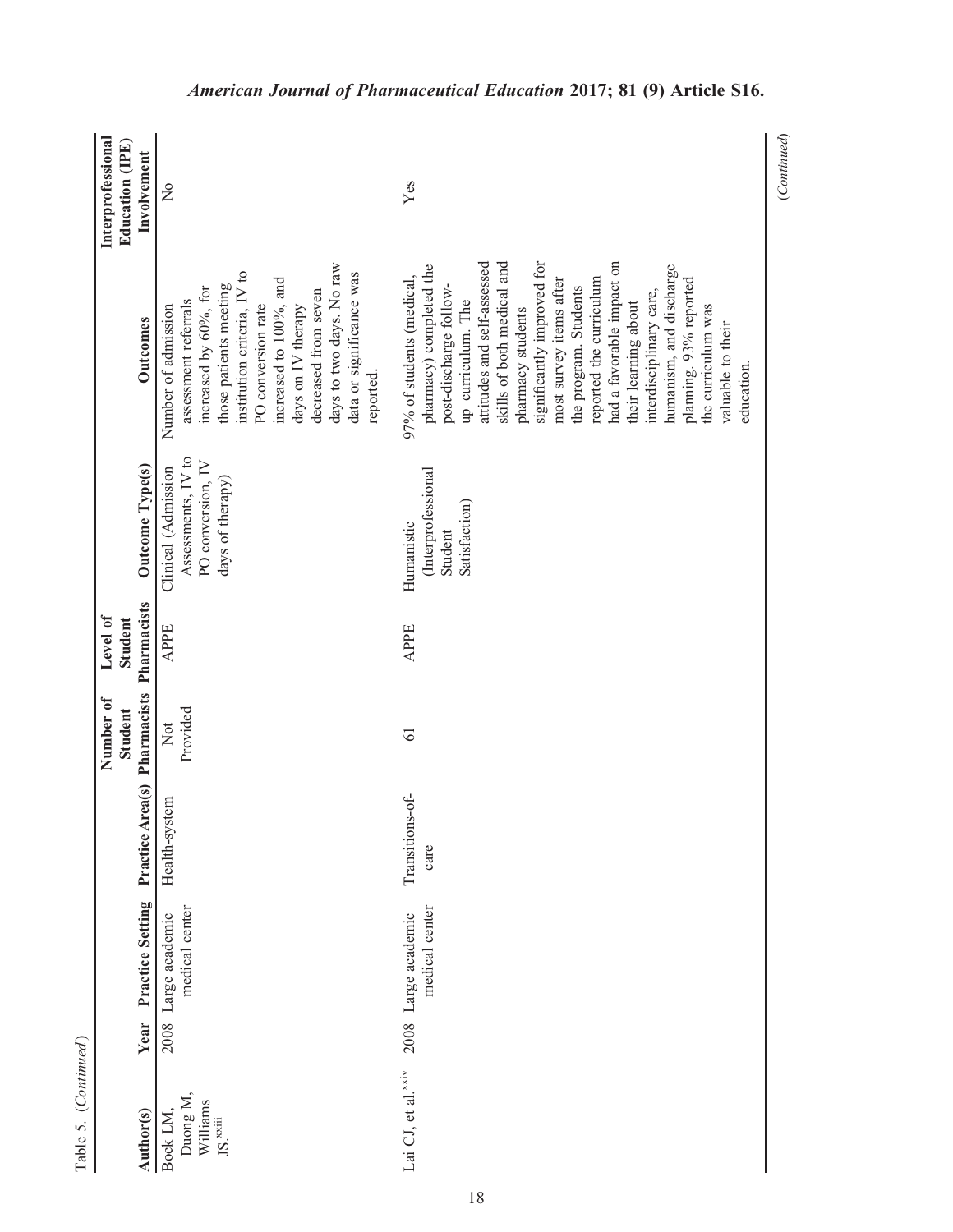| Table 5. (Continued)                           |      |                                                                                                                                                                                                                            |                         |                                            |                                           |                                                                                                                                    |                                                                                                                                                                                                                                                                                                                                                                                                                                                                                                                                                                                                                                                                                                                                                                                                                                                                                                                                                                                             |                                                            |
|------------------------------------------------|------|----------------------------------------------------------------------------------------------------------------------------------------------------------------------------------------------------------------------------|-------------------------|--------------------------------------------|-------------------------------------------|------------------------------------------------------------------------------------------------------------------------------------|---------------------------------------------------------------------------------------------------------------------------------------------------------------------------------------------------------------------------------------------------------------------------------------------------------------------------------------------------------------------------------------------------------------------------------------------------------------------------------------------------------------------------------------------------------------------------------------------------------------------------------------------------------------------------------------------------------------------------------------------------------------------------------------------------------------------------------------------------------------------------------------------------------------------------------------------------------------------------------------------|------------------------------------------------------------|
| Author(s)                                      | Year | <b>Practice Setting</b>                                                                                                                                                                                                    | Practice Area(s)        | Pharmacists<br>Number of<br><b>Student</b> | Pharmacists<br>Level of<br><b>Student</b> | Outcome Type(s)                                                                                                                    | Outcomes                                                                                                                                                                                                                                                                                                                                                                                                                                                                                                                                                                                                                                                                                                                                                                                                                                                                                                                                                                                    | Interprofessional<br><b>Education (IPE)</b><br>Involvement |
| Fit KE <sup>xxv</sup>                          |      | 2008 Primary care clinic Ambulatory                                                                                                                                                                                        | care                    | $\mathcal{L}$                              | APPE                                      | (interventions)<br>Clinical                                                                                                        | recommendations for lab<br>education. The physician<br>partners accepted 66.2%<br>of the recommendations.<br>interventions included<br>information or patient<br>documented, half of<br>monitoring, drug<br>109 interventions                                                                                                                                                                                                                                                                                                                                                                                                                                                                                                                                                                                                                                                                                                                                                               | $\frac{1}{2}$                                              |
| Lubowski TJ,<br>et al. <sup>xxvi</sup>         | 2007 | community<br>Three small<br>hospitals                                                                                                                                                                                      | Transitions-of-<br>care | 330                                        | APPE                                      | Clinical (Medication<br>Reconciliation)                                                                                            | intervention for a total of<br>59 drug-related problems<br>relationship between the<br>number of discrepancies<br>prescribed for a patient<br>There was a significant<br>number of medications<br>identified and provided<br>with a 48% acceptance<br>a recommendation and<br>identified and the total<br>$(p < 0.05)$ . Students<br>student pharmacists.<br>were identified by<br>discrepancies<br>922 medication<br>rate.                                                                                                                                                                                                                                                                                                                                                                                                                                                                                                                                                                 | $\overline{R}$                                             |
| Pharm Assoc. 2015;55(5):540-5<br>2015;72:663-7 |      | Pharmacy Practice Experience; PCMH=Patient-Centered Medical Home; DRP= Drug-Related Problems<br>APPE=Advanced Pharmacy Practice Experience; HCAHPS<br>$^{\rm iv}$ Ashjian E, Salamin LB, Eschenburg K, Kraft S, Mackler E. |                         |                                            |                                           |                                                                                                                                    | $=$ Hospital Consumer Assessment of Healthcare Providers and Systems; $VA = V$ eterans Administration IPPE=Introductory<br><sup>1</sup> Soric MM, Glowczewski JE, Lerman RM. Economic and Patient Satisfaction Outcomes of a Layered Learning Model in a Small Community Hospital. Am J Health-Sys Ph. 2016;73:7<br>iii Mathys M, Neyland-Turner E, Hamouie K, Kim E. Effect of Pharmacy Students as Primary Pharmacy Members on Inpatient Interdisciplinary Mental Health Teams. Am J Health-Sys Ph.<br>Evaluation of Outpatient Medication Reconciliation Involving Student Pharmacists at a Comprehensive Cancer Center. J Am<br>Y Pinelli NR, McLaughlin JE, Chen SL, Luter DN, Arnall J, Smith S, Roth MT, Rodgers PT, Williams DM, Amerine LB. Improved Organizational Outcomes Associated with Incorporation<br>ii Gilmore V et al. Implementation of transitions-of-care services through acute care and outpatient pharmacy collaboration. Am J Health-Syst Pharm. 2015; 72:737-44 |                                                            |
|                                                |      |                                                                                                                                                                                                                            |                         |                                            |                                           | <sup>vi</sup> Shepler BM. Cost savings associated with pharmacy student interventions during APPEs. Am J Pharm Educ. 2014;78(4):71 | of Early Clinical Experiences for Second-Year Student Pharmacists at an Academic Medical Center. J Pharm Pract. 2015 Jun 2. pii: 08971900155885765. [Epub ahead of print]                                                                                                                                                                                                                                                                                                                                                                                                                                                                                                                                                                                                                                                                                                                                                                                                                   |                                                            |

### American Journal of Pharmaceutical Education 2017; 81 (9) Article S16.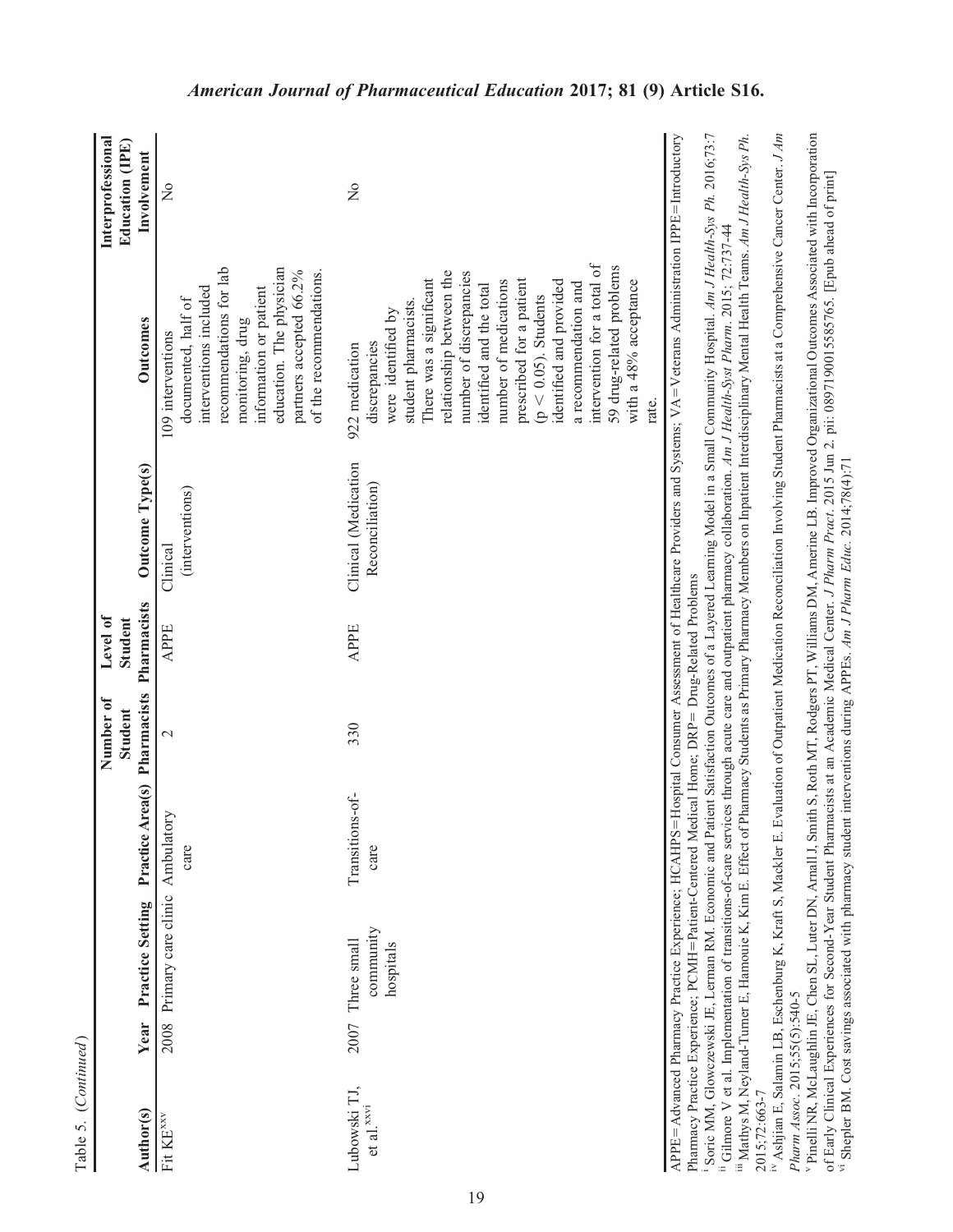| ļ                                                                    |                                                                                                  |
|----------------------------------------------------------------------|--------------------------------------------------------------------------------------------------|
|                                                                      |                                                                                                  |
|                                                                      |                                                                                                  |
|                                                                      |                                                                                                  |
| l<br>q<br>$\sim$                                                     |                                                                                                  |
| $\ddotsc$<br>י<br>ווידו<br>Ĩ                                         |                                                                                                  |
| 7<br>C4.<br>$\overline{M}$ $\overline{M}$<br>ּוֹנוּ<br>יוֹ<br>š<br>) | $\frac{1}{1}$<br>$\ddot{\phantom{0}}$<br>$\sim$ $\sim$ $\sim$ $\sim$ $\sim$ $\sim$ $\sim$ $\sim$ |
| י<br>נ<br>li∪E<br>۲<br>با<br>₿                                       | $\vdots$                                                                                         |

ix Armor BL, Bulkley CF, Truong T, Carter SM. Assessing student pharmacists' ability to identify drug-related problems in patients within a patient-centered medical home. Am J Pharm <sup>ix</sup> Armor BL, Bulkley CF, Truong T, Carter SM. Assessing student pharmacists' ability to identify drug-related problems in patients within a patient-centered medical home. Am J Pharm viii Ginzburg R. Impact of pharmacy student interventions in an urban family medicine clinic. Am J Pharm Educ. 2014;78(5):90 v<sup>iii</sup> Ginzburg R. Impact of pharmacy student interventions in an urban family medicine clinic. Am J Pharm Educ. 2014;78(5):90

Educ. 2014;78(1):6<br><sup>x</sup> Woolley AB, Berds CA 4th, Edwards RA, Copeland D, DiVall MV. Potential cost avoidance of pharmacy students' patient care activities during advanced pharmacy practice experiences. K Woolley AB, Berds CA 4th, Edwards RA, Copeland D, DiVall MV. Potential cost avoidance of pharmacy students' patient care activities during advanced pharmacy practice experiences Educ. 2014:78(1):6

ii Lyon KJ et al. Jefferson interprofessional clinical rounding project: an innovative approach to patient care. J Allied Health. 2013;42(4):197-201 xi Lyon KJ et al. Jefferson interprofessional clinical rounding project: an innovative approach to patient care. J Allied Health. 2013;42(4):197-201 Am J Pharm Educ. 2013 Oct 14;77(8):164. doi: 10.5688/ajpe778164.PMID: 24159205 Am J Pharm Educ. 2013 Oct 14;77(8):164. doi: 10.5688/ajpe778164.PMID: 24159205

xii Mersfelder TL, Bouthillier MJ. Value of the student pharmacist to experiential practice sites: a review of the literature. Ann Pharmacother. 2012 Apr;46(4):541-8. doi: 10.1345/ <sup>xii</sup> Mersfelder TL, Bouthillier MJ. Value of the student pharmacist to experiential practice sites: a review of the literature. Ann Pharmacother. 2012 Apr;46(4):541-8. doi: 10.1345/ aph.1Q544. Epub 2012 Apr 3. Review. PMID: 22474134

aph.1Q544. Epub 2012 Apr 3. Review. PMID: 22474134<br><sup>xiii</sup> Nuffer W, McCollum M, Ellis SL, Tumer CJ. Further development of pharmacy-student facilitated diabetes xiii Nuffer W, McCollum M, Ellis SL, Turner CJ. Further development of pharmacy-student facilitated diabetes

management clinics. Am J Pharm Educ. 2012;76(3):50 management clinics. Am J Pharm Educ. 2012;76(3):50

xiv Hata M, Klotz R, Sylvies R, et al. Medication therapy management services provided by student pharmacists. Am J Pharm Educ. 2012;76(3), Article 51 xiv Hata M, Klotz R, Sylvies R, et al. Medication therapy management services provided by student pharmacists. Am J Pharm Educ. 2012;76(3), Article 51

<sup>xv</sup> Wilhelm SM, Petrovitch EA. Implementation of an Inpatient Anticoagulation Teaching Service: Expanding the Role of Pharmacy Students and Residents in Patient Education. Am J <sup>xv</sup> Wilhelm SM, Petrovitch EA. Implementation of an Inpatient Anticoagulation Teaching Service: Expanding the Role of Pharmacy Students and Residents in Patient Education. Am Health-Syst Pharm. 2011;68(21):2086-93 Health-Syst Pharm. 2011;68(21):2086-93

xvi Campbell AR, Nelson LA, Elliott E, Hieber R, Sommi RW. Analysis of Cost Avoidance from Pharmacy Students' Clinical Interventions at a Psychiatric Hospital. Am J Pharm Educ. <sup>xvi</sup> Campbell AR, Nelson LA, Elliott E, Hieber R, Sommi RW. Analysis of Cost Avoidance from Pharmacy Students' Clinical Interventions at a Psychiatric Hospital. Am J Pharm Educ. 2011;75(1): Article 8 2011;75(1): Article 8

xviii Butkievich LE, Stacy ZA, Daly MW, Huey WY, Taylor CT. Impact of a Student-Supported Pharmacy Assessment Program on Venous Thromboembolism Prophylaxis Rates in wii Walker PC et al. Improving student education and patient care through an innovative introductory pharmacy practice experience. Am J Health Syst Pharm. 2011;68:655,658,660 xviii Butkievich LE, Stacy ZA, Daly MW, Huey WY, Taylor CT. Impact of a Student-Supported Pharmacy Assessment Program on Venous Thromboembolism Prophylaxis Rates in <sup>xvii</sup> Walker PC et al. Improving student education and patient care through an innovative introductory pharmacy practice experience. Am J Health Syst Pharm. 2011;68:655,658,660 Hospitalized Patients. Am J Pharm Educ. 2010;74(6):Article 105 Hospitalized Patients. Am J Pharm Educ. 2010;74(6):Article 105

xix Garrison GD, Lubowski TJ, Miller SM, Strang AF, Sorum PC, Hamilton RA. Multi-site heart disease risk assessment service provided by pharmacy students. Am J Pharm Educ. 2010;74 <sup>xix</sup> Garrison GD, Lubowski TJ, Miller SM, Strang AF, Sorum PC, Hamilton RA. Multi-site heart disease risk assessment service provided by pharmacy students. Am J Pharm Educ. 2010;74 (3):41

<sup>xx</sup> Kassam R, Collins JB, Berkowitz J. Comparison of patients' expectations and experiences at traditional pharmacies and pharmacies offering enhanced advanced pharmacy practice xx Kassam R, Collins JB, Berkowitz J. Comparison of patients' expectations and experiences at traditional pharmacies and pharmacies offering enhanced advanced pharmacy practice experiences. Am J Pharm Educ. 2010;74(5), Article 90 experiences. Am J Pharm Educ. 2010;74(5), Article 90

xxi Donihi AC, Weber RJ, Sirio CA, Mark SM, Meyer SM. An Advanced Pharmacy Practice Experience in Inpatient Medication Education. Am J Pharm Educ. 2009;73(1) Article 11 <sup>xxi</sup> Donihi AC, Weber RJ, Sirio CA, Mark SM, Meyer SM. An Advanced Pharmacy Practice Experience in Inpatient Medication Education. Am J Pharm Educ. 2009;73(1) Article 11 xxii Lundquist LM, Moye PM. Resident physicians' acceptance of pharmacy students' pharmacotherapy recommendations during an ambulatory care advanced pharmacy practice xxii Lundquist LM, Moye PM. Resident physicians' acceptance of pharmacy students' pharmacotherapy recommendations during an ambulatory care advanced pharmacy practice experience. Am J Pharm Educ. 2009;73(8):145 experience. Am J Pharm Educ. 2009;73(8):145

<sup>xxiii</sup> Bock LM, Duong M, Williams JS. Enhancing Clinical Services by Using Pharmacy Students during Advanced Experiential Rotations. Am J Health-Sys Ph. 2008;65:566-9 xxiii Bock LM, Duong M, Williams JS. Enhancing Clinical Services by Using Pharmacy Students during Advanced Experiential Rotations. Am J Health-Sys Ph. 2008;65:566-9 xxiv Lai CJ et al. Postdischarge follow-up visits for medical and pharmacy students on an inpatient medicine clerkship. J Hosp Med. 2008 Jan;3(1):20-7 xxviv Lai CJ et al. Postdischarge follow-up visits for medical and pharmacy students on an inpatient medicine clerkship. J Hosp Med. 2008 Jan;3(1):20-7

exy Fit K. Documentation of Student Pharmacists' Interventions from Medication Histories in a Primary Care Setting. J Pharm Technol. 2008;24:6 xxv Fit K. Documentation of Student Pharmacists' Interventions from Medication Histories in a Primary Care Setting. J Pharm Technol. 2008;24:6

Kaxvi Lubowski TJ, Cronin LM, Pavelka RW, Briscoe-Dwyer LA, Briceland LL, Hamilton RA. Effectiveness of a Medication Reconciliation Project Conducted by PharmD Students. Am J xxvi Lubowski TJ, Cronin LM, Pavelka RW, Briscoe-Dwyer LA, Briceland LL, Hamilton RA. Effectiveness of a Medication Reconciliation Project Conducted by PharmD Students. Am J Pharm Educ. 2007;71(5) Article 94 Pharm Educ. 2007;71(5) Article 94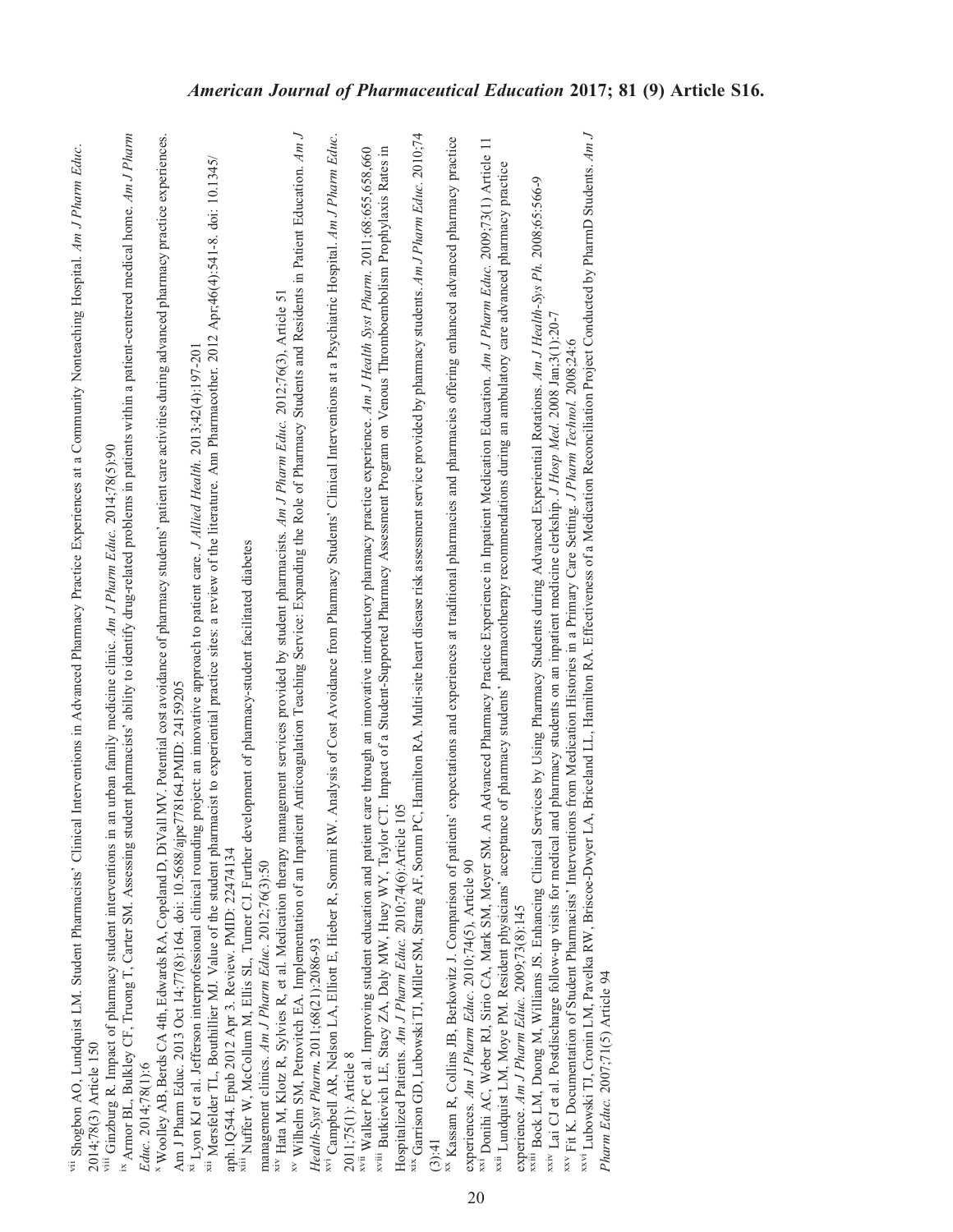play a critical role in oversight and education of student pharmacists completing the experiential portion of their training. To optimize training of student pharmacists, preceptors must remain current on the latest educational concepts (eg, Pharmacists' Patient Care Process and Entrustable Professional Activities) and implement best practices to enhance engagement of student pharmacists in the health care setting. Focus groups and surveys of adjunct/affiliate preceptors and experiential education directors conducted by the 2016-2017 PAC indicate the need for additional preceptor development resources and advocate for a standardized training program for new preceptors. Preceptors also desire increased opportunities for networking with other preceptors to gain information on best practices and successful techniques for incorporating learners into the health care setting. In addition, experiential education directors, preceptors, and new pharmacy practice faculty conveyed interest in creation of an AACP membership category for adjunct/affiliate preceptors to help address preceptor training and development needs. AACP is in a prime position to support schools/colleges of pharmacy and augment ongoing preceptor development efforts and programs that advance the profession. As such, the PAC recommends that AACP should formally embrace and engage preceptors inthe academy by developing a plan for establishment of a new membership category for adjunct/affiliate preceptors.

In response to the charge by President Joseph DiPiro, the PAC examined literature on value-added contributions of student pharmacists and preceptors in the experiential environment. A review of the literature demonstrates that interventions by student pharmacists have shown improved patient satisfaction and significant cost avoidance in many practice settings (community, ambulatory care, transitions of care, hospital/health systems); however, cost avoidance figures are usually "soft" cost estimates drawn from the literature. The U.S. health care system is in a period of intense and rapid transformation. To expand the role of pharmacy practice and advance provider status, academic pharmacy must collaborate with pharmacy practitioners and other health professions in documenting and demonstrating the value of student pharmacists and pharmacy preceptors. In addition, schools/colleges of pharmacy and other stakeholders in experiential education should conduct research and disseminate findings on value-based outcomes of student pharmacists and preceptors in health care settings and patient care.

#### **REFERENCES**

1. AACP Strategic Plan 2016-2019: Mission Driven Priorities. [http://](http://www.aacp.org/about/Pages/StrategicPlan.aspx) [www.aacp.org/about/Pages/StrategicPlan.aspx](http://www.aacp.org/about/Pages/StrategicPlan.aspx). Accessed March 30, 2017. 2. Accreditation Council for Pharmacy Education. Accreditation standards and guidelines for the professional program in pharmacy leading to the doctor of pharmacy degree ("Standards 2016"). [https://](https://www.acpe-accredit.org/pdf/Standards2016FINAL.pdf) [www.acpe-accredit.org/pdf/Standards2016FINAL.pdf.](https://www.acpe-accredit.org/pdf/Standards2016FINAL.pdf) Accessed March 30, 2017.

3. Report of the 2015-2016 Professional Affairs Committee: Priming the Preceptor Pipeline: Collaboration, Resources and Recognition. Am J Pharm Educ. 2016;80(9): Article S19.

4. Report of the 2011-2012 AACP Professional Affairs Committee: Addressing the Teaching Excellence of Volunteer Pharmacy Preceptors. Am J Pharm Educ. 2012;76(6): Article S4.

5. Report of the 2014-2015 Professional Affairs Standing Committee: Producing Practice-Ready Pharmacy Graduates in an Era of Value-Based Health Care. Am J Pharm Educ. 2015;79(8): Article S12.

6. Report of the 2010-2011 Professional Affairs Committee: Effective Partnerships to Implement Pharmacists' Services in Team-Based, Patient-Centered Healthcare. Am J Pharm Educ. 2011;75(10): Article S11.

7. AACP Master Preceptor Recognition Program. [http://www.aacp.](http://www.aacp.org/career/awards/Pages/MasterPreceptorRecognitionProgram.aspx) [org/career/awards/Pages/MasterPreceptorRecognitionProgram.aspx](http://www.aacp.org/career/awards/Pages/MasterPreceptorRecognitionProgram.aspx). Accessed March 30, 2017.

8. The Pharmacists' Patient Care Process. [http://jcpp.net/patient](http://jcpp.net/patient-care-process/)[care-process/](http://jcpp.net/patient-care-process/). Accessed March 30, 2017.

9. IPEC: What is Interprofessional Education (IPE)? [https://](https://ipecollaborative.org/About_IPEC.html) [ipecollaborative.org/About\\_IPEC.html.](https://ipecollaborative.org/About_IPEC.html) Accessed March 30, 2017. 10. Entrustable Professional Activities. [http://www.aacp.org/](http://www.aacp.org/resources/education/cape/Pages/EPAs.aspx) [resources/education/cape/Pages/EPAs.aspx](http://www.aacp.org/resources/education/cape/Pages/EPAs.aspx). Accessed March 30, 2017.

11. AACP Individual Membership. [http://www.aacp.org/about/](http://www.aacp.org/about/membership/Pages/IndividualMembership.aspx) [membership/Pages/IndividualMembership.aspx](http://www.aacp.org/about/membership/Pages/IndividualMembership.aspx). Accessed March 30, 2017.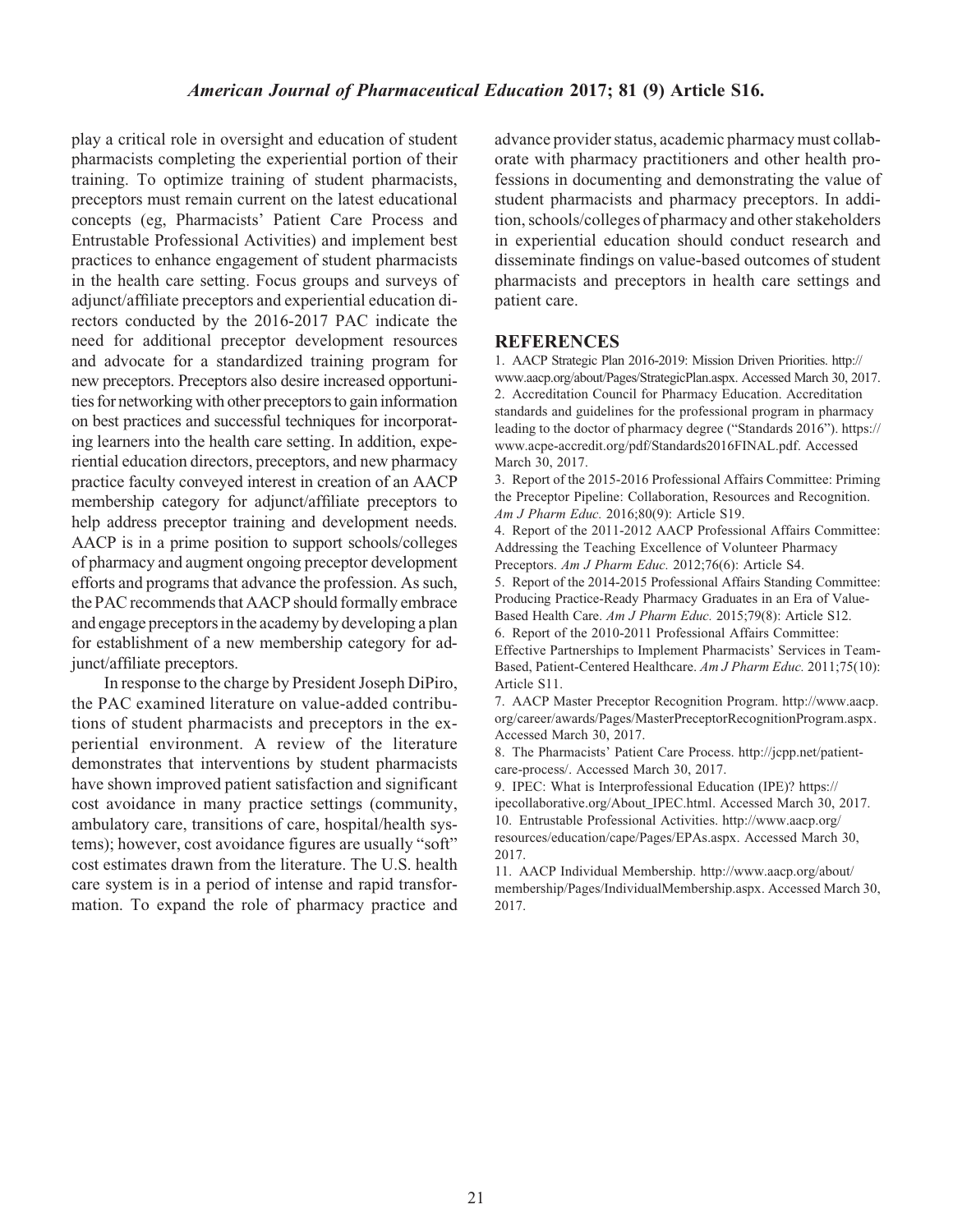Appendix 1. Executive Summary: The Value of Student Pharmacists in Experiential Education

Introduction: Student pharmacists learn key practical knowledge during their experiential rotations that helps fine-tune their skills for real-world practice. In addition, evidence shows that students add value by enhancing business growth potential, solving drug-related problems, and decreasing the overall cost of healthcare while completing their rotations. This information not only includes the recognized value, but also provides a starting point for the necessary discussions regarding the roles that student pharmacists, preceptors, and experiential education may contribute to health care and patient outcomes across various settings.

Community Pharmacy: The community pharmacy setting provides the student pharmacist an ideal avenue to showcase their significance in a variety of ways.

- Healthcare recommendations more than offset the cost of having the student at the practice site.<sup>1</sup>
- <sup>d</sup> Improved customer contentment, significantly higher level of satisfaction, and fewer service gaps have been demonstrated.<sup>2</sup>
- Students decrease drug-related problems to improve the quality of patient care through medication therapy management (MTM) services.<sup>3</sup>

Ambulatory Care: Evaluation of student pharmacist contributions in ambulatory care settings can be divided into clinical interactions/outcomes and economic outcomes. The clinical contributions include patient level outcomes (disease state management),<sup>4,5</sup> quantification of interventions<sup>6, 7</sup> and acceptance of recommendations.<sup>1, 8</sup> Most commonly, analysis for economic valueassessment is cost-avoidance.

- $\bullet$  Student activities most commonly reported include chart reviews and medication reconciliations.<sup>1, 7, 8</sup>
- <sup>d</sup> Most student pharmacist recommendations include updating the medication list, ordering laboratory/diagnostic tests, providing education to the patient, and starting a new medication.
- <sup>d</sup> Evaluation of economic value includes assessments of cost savings related to labor, adverse drug reactions, drug-related problems and patient/provider education.<sup>1, 9,10,11</sup>
- Student pharmacists saved between \$329 and \$180,769 (\$148 in savings needed to offset the cost of precepting).<sup>11</sup>

Hospitals/Health Systems: Evaluation of student pharmacist contributions in hospitals/health-system settings can be divided into clinical interventions/outcomes and economic outcomes. Clinical interventions provided by student pharmacists in hospitals and health systems include patient education/counseling,<sup>12, 13, 14, 15</sup> drug therapy interventions,<sup>14,15,16,17,18,19, 20</sup> medication reconciliation,  $^{14,17,21,22}$  and MTM.<sup>12,17</sup>

- <sup>d</sup> Student pharmacists contribute to a geometric mean total drug cost per discharge savings of \$48.63 and a combined cost savings of \$280,297 over 3.5 years.<sup>15, 20</sup>
- <sup>d</sup> Student pharmacist interventions include patient education, order clarification, therapeutic dose adjustments, and lab monitoring, resulting in an estimated cost avoidance of approximately \$23,000 per year.<sup>19</sup>

Transitions of Care: As patient conditions change, health-system transitions of care refer to the movement of patients between healthcare providers and within or between healthcare settings (eg, hospital to home, hospital transfers). Poor coordination leads to inefficiencies, wasted resources, and care fragmentation. Ineffective care transitions between healthcare settings increases the risk of medication errors, leads to adverse events, prolongs length of stay, results in higher hospital readmission rates, and utilizes additional and costly healthcare resources.<sup>23</sup> Pharmacists may be uniquely positioned to reduce medication-related problems and adverse outcomes associated with transitions of care. Pharmacy practice is becoming more reliant on engagement of student pharmacists and pharmacy residents for provision of essential patient care services.

- <sup>d</sup> Student pharmacists impact the economic and patient satisfaction outcomes through demonstrated reduced discharge medication costs and improved patient satisfaction.<sup>15</sup>
- <sup>d</sup> Student pharmacist involvement increases patient education rates and allows for dispensing of appropriate and affordable prescriptions prior to discharge. $24$
- <sup>d</sup> These services are offered through bedside medication education and assisting pharmacy departments in expanding services with a net neutral effect on full-time equivalents.<sup>12, 13, 18</sup>

Summary: The U.S. health care system is in a period of intense and rapid transformation. Healthcare stakeholders are modifying the delivery methods and payment vehicles in order to improve quality and to reduce costs.<sup>25</sup> Efforts to avoid unnecessary healthcare costs can help in the conversion to a more efficient system. Data suggests student pharmacist interventions across all care settings typically demonstrate an impressive cost avoidance.<sup>9, 11, 19, 20</sup> The cost avoidance figures, however, are "soft" cost estimates and are usually drawn from the literature.

This literature review reinforces that there are many different practice settings that offer a positive learning environment for student pharmacists, while also allowing them to showcase their potential to add value to patient care and the healthcare system. Student pharmacists, being our future pharmacist practitioners, are capable of improving the quality of care and reducing costs of the healthcare system.

<sup>&</sup>lt;sup>1</sup> Mersfelder TL, Bouthillier MJ. Value of the student pharmacist to experiential practice sites: a review of the literature. Ann Pharmacother. 2012 Apr;46(4):541-8. doi: 10.1345/aph.1Q544. Epub 2012 Apr 3. Review. PMID: 22474134.